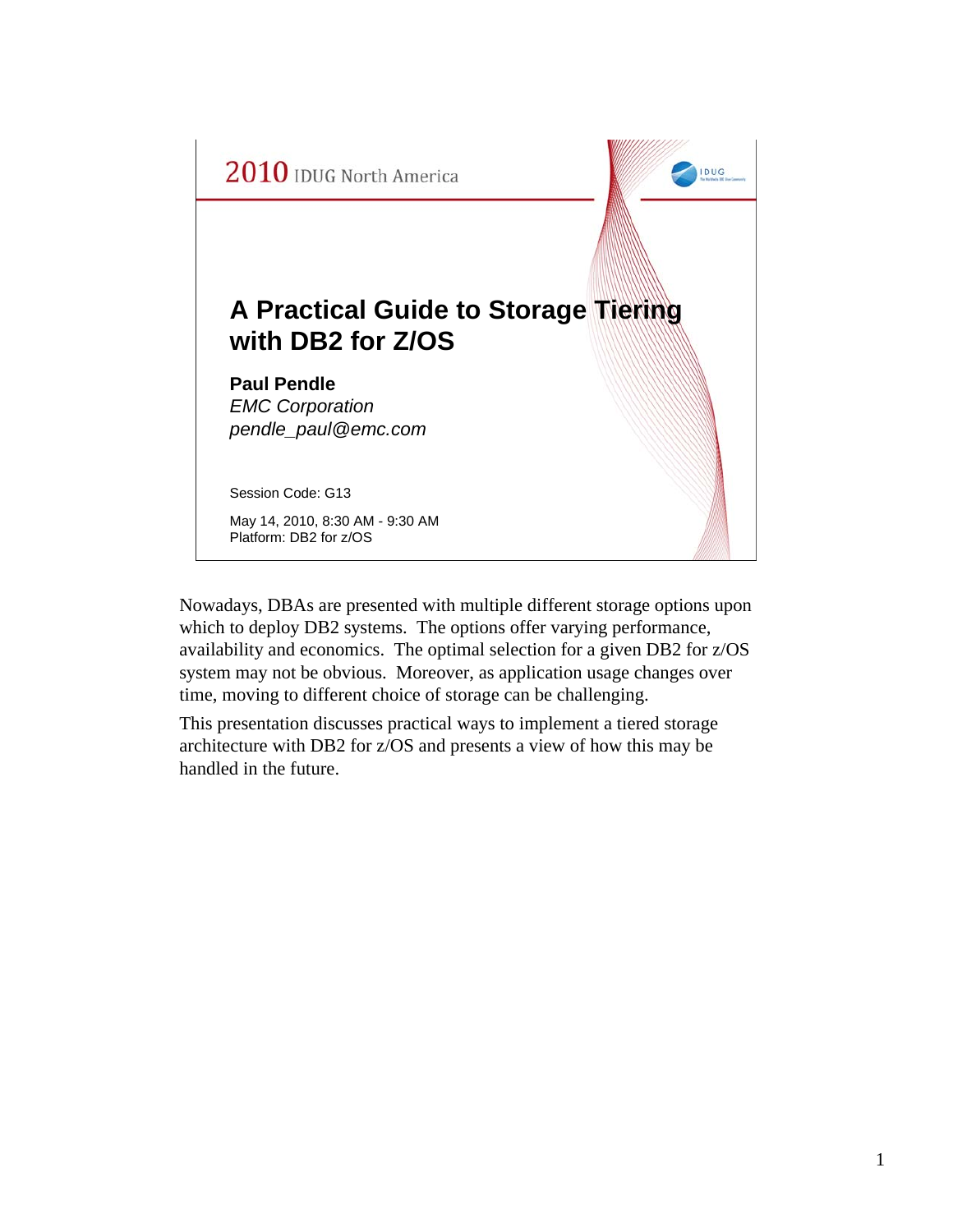

This presentation leads to the following goals:

•Understanding the tiered storage model

•Understanding skew and persistence in data access

•Practical methods of full volume tiering with DB2 for z/OS

•Understanding partial volume tiering - the real requirements

•A view of the future for the storage tiering model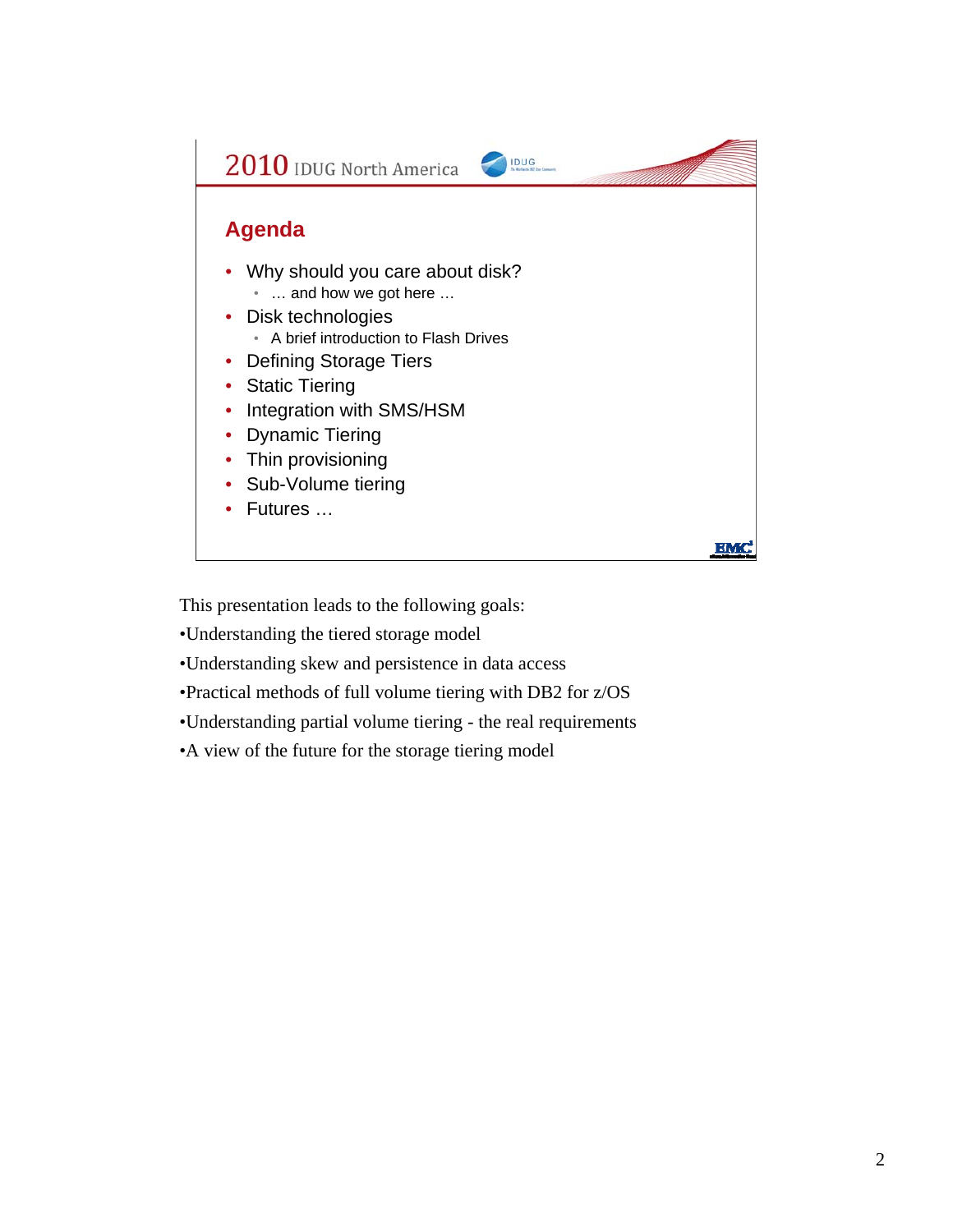

#### **Why should you care?**

You need to care about disk. CPUs are getting faster and faster. And when they peak they get more cores and greater parallelism. A zSeries processor can have as much as 1.5 TB of RAM. A total that was inconceivable 10 years ago. And the channels. They have steadily gotten faster and faster since BUS & TAG, through ESCON to FICON. And when the channels are not getting faster the improvements are in efficiciency like zHPF which is very helpful for a 4K channel saturated workload. But hard drives have plateau'd out. There has been no significant performance change in the last seven years. All we are seeing is that they are getting bigger and bigger.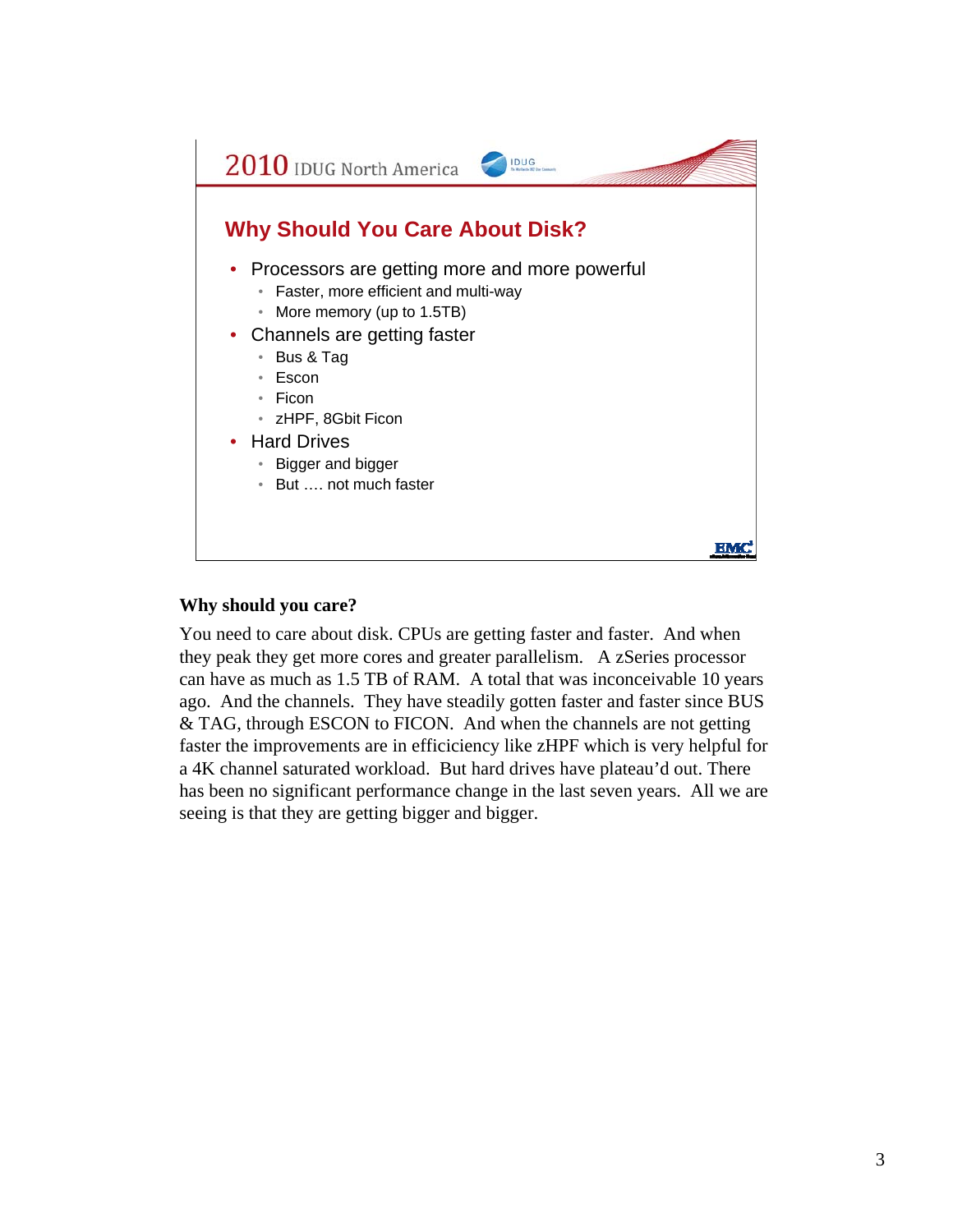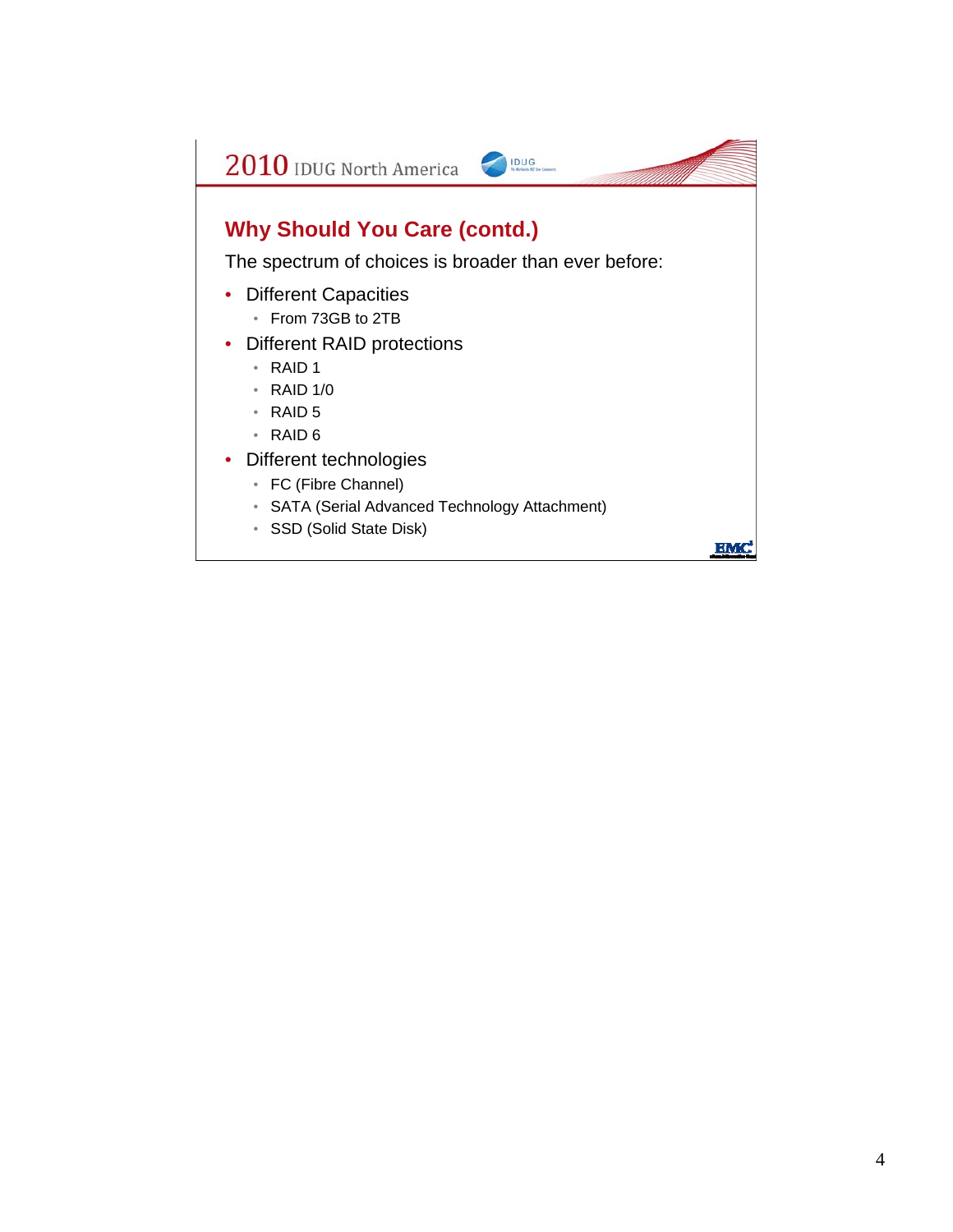

### **Common RAID Types**

Different RAID types have different performance, economy, and availability characteristics. RAID 1 uses up the most of your raw disk capacity; 50% goes for data protection. For this you get the best performance for both reads and writes. RAID-5 3+1 (3 data disks and one parity) striped data with parity protection. Only 25% is used for protection. RAID 5 requires 4 I/Os for every. RAID 6 with double parity and requires 6 I/Os for every write and therefore does not perform well in a high-write environment.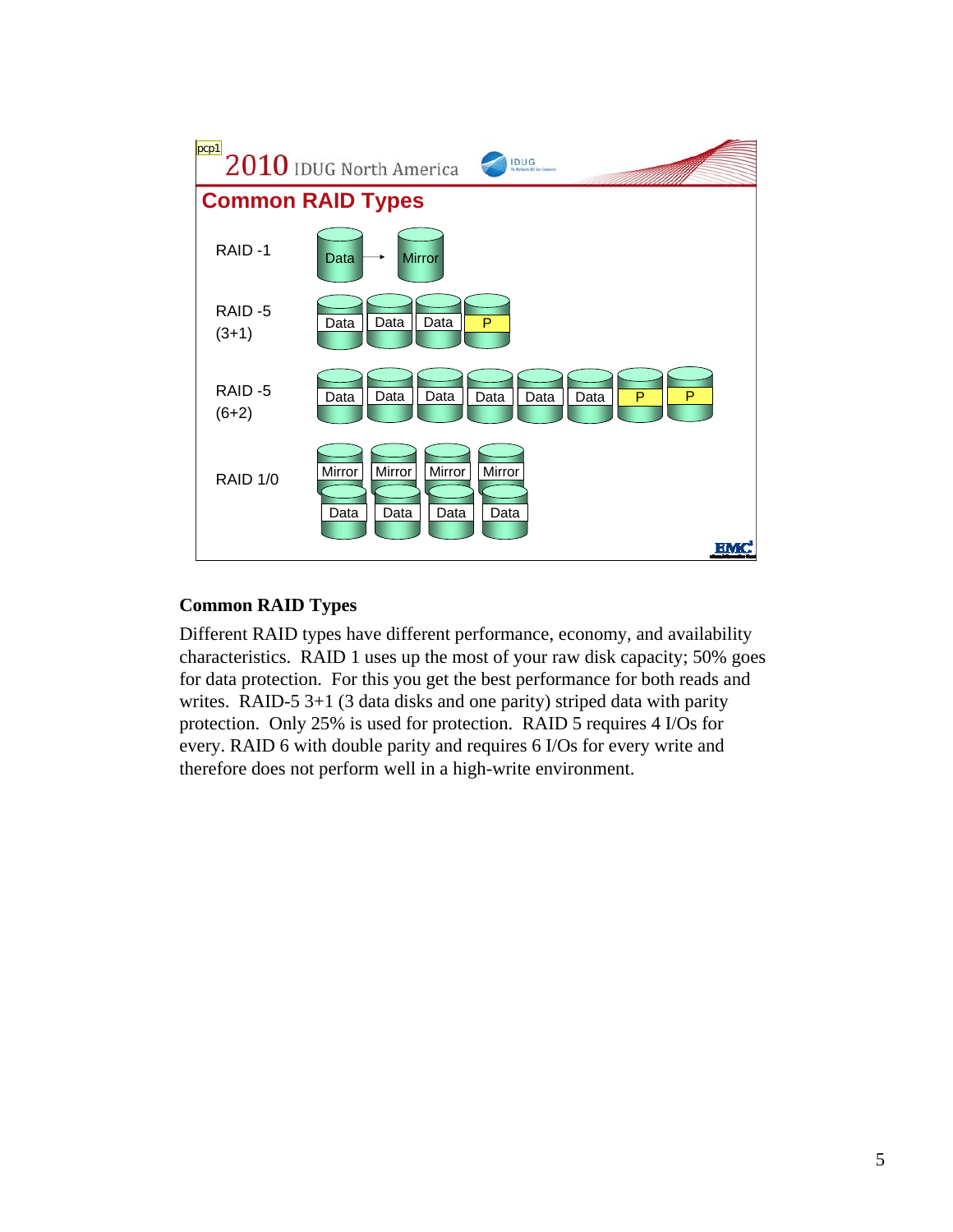#### **Slide 5**

**pcp1** ppendle, 4/13/2010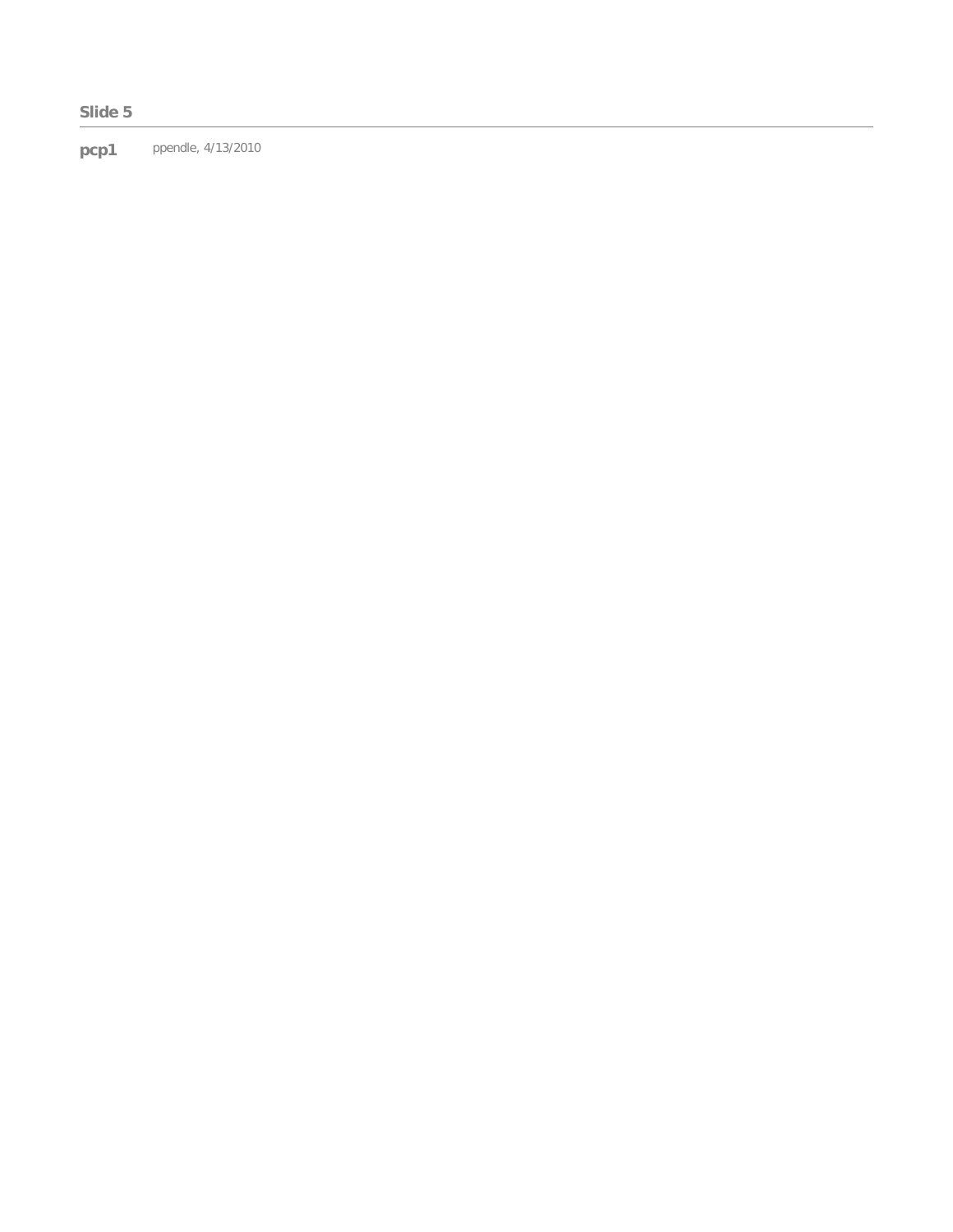

# **IOPS density**

IOPS=**I**nput/Output **O**perations **P**er **S**econd. The reality is that the key metric IOPS density is missing here. In fact it rarely gets any publicity. Let me ask a question if you had the choice which would you take, 500 1GB hard drives or 1 500GB drive. The reality is that drive single thread operations and no matter how fast they are only having a single spindle servicing I/O is inferior to having lots of smaller slower drives. IOPS Density is the effective IOPS of a given drive divided by its capacity. The IOPS density of drives has been falling at a steady rate over the last several years.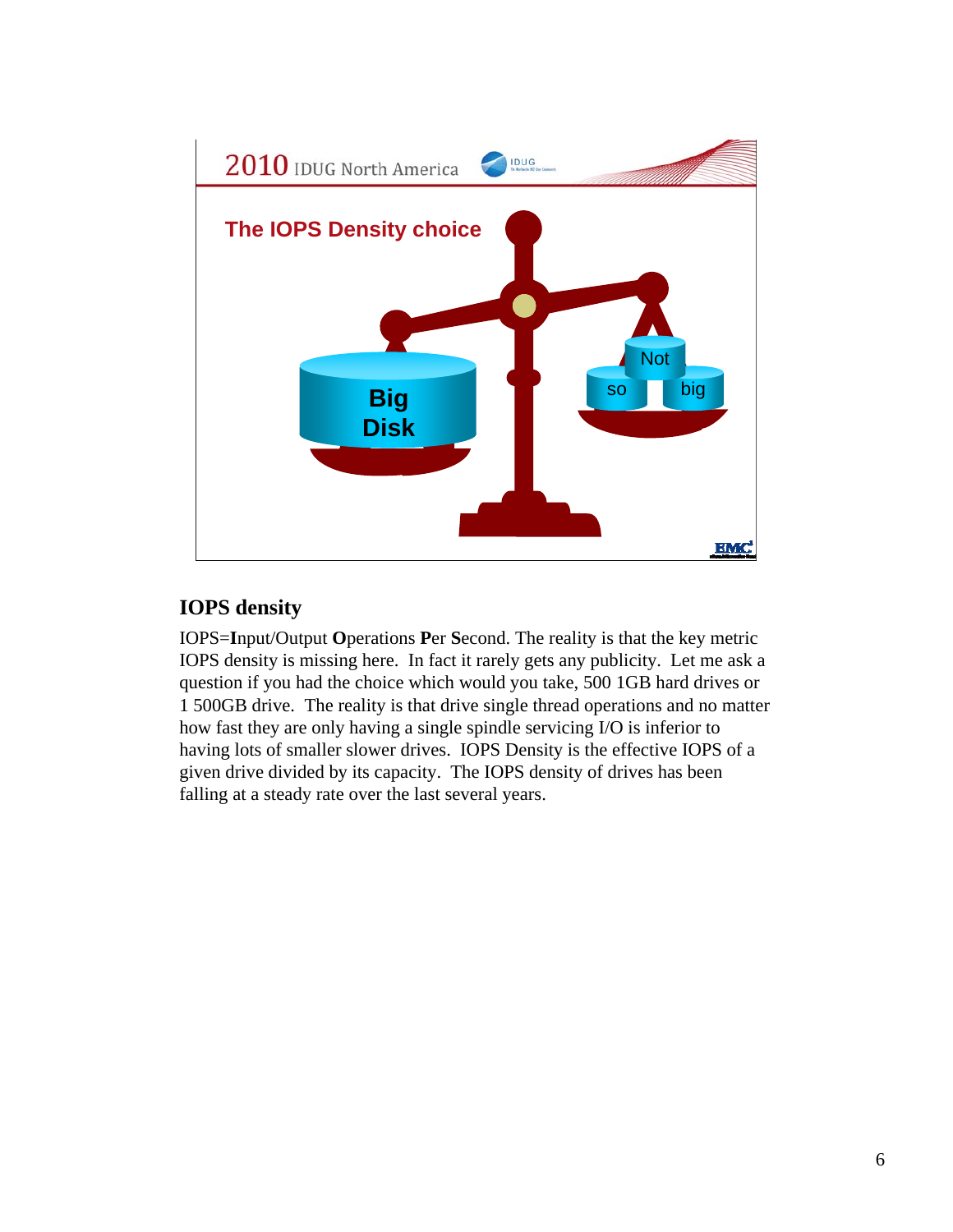

## **IOPS Density Trend**

This chart shows how the IOPS density has fallen over the last 15 years or so. And finally, the last column on the chart for a 1TB sata drive, it is less than 1/10 an IOP per GB. This single factor alone is why disk systems have to be manage carefully today. To be sure storage controllers have gotten smarter, lots of cache, many processors, smart prefetch algorithms etc. But when the rubber hits the road the data must always land on disk.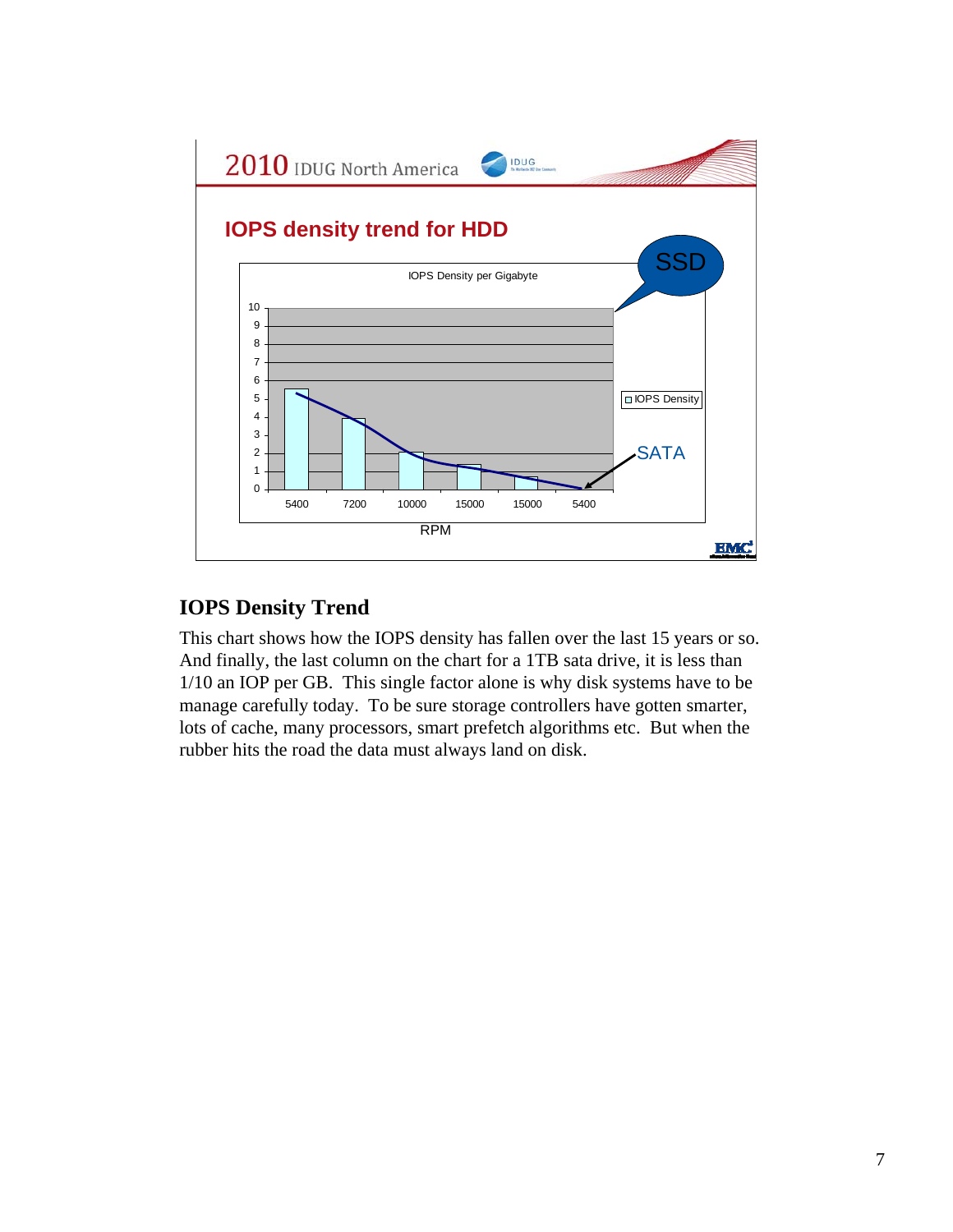

**Solid state disks agenda**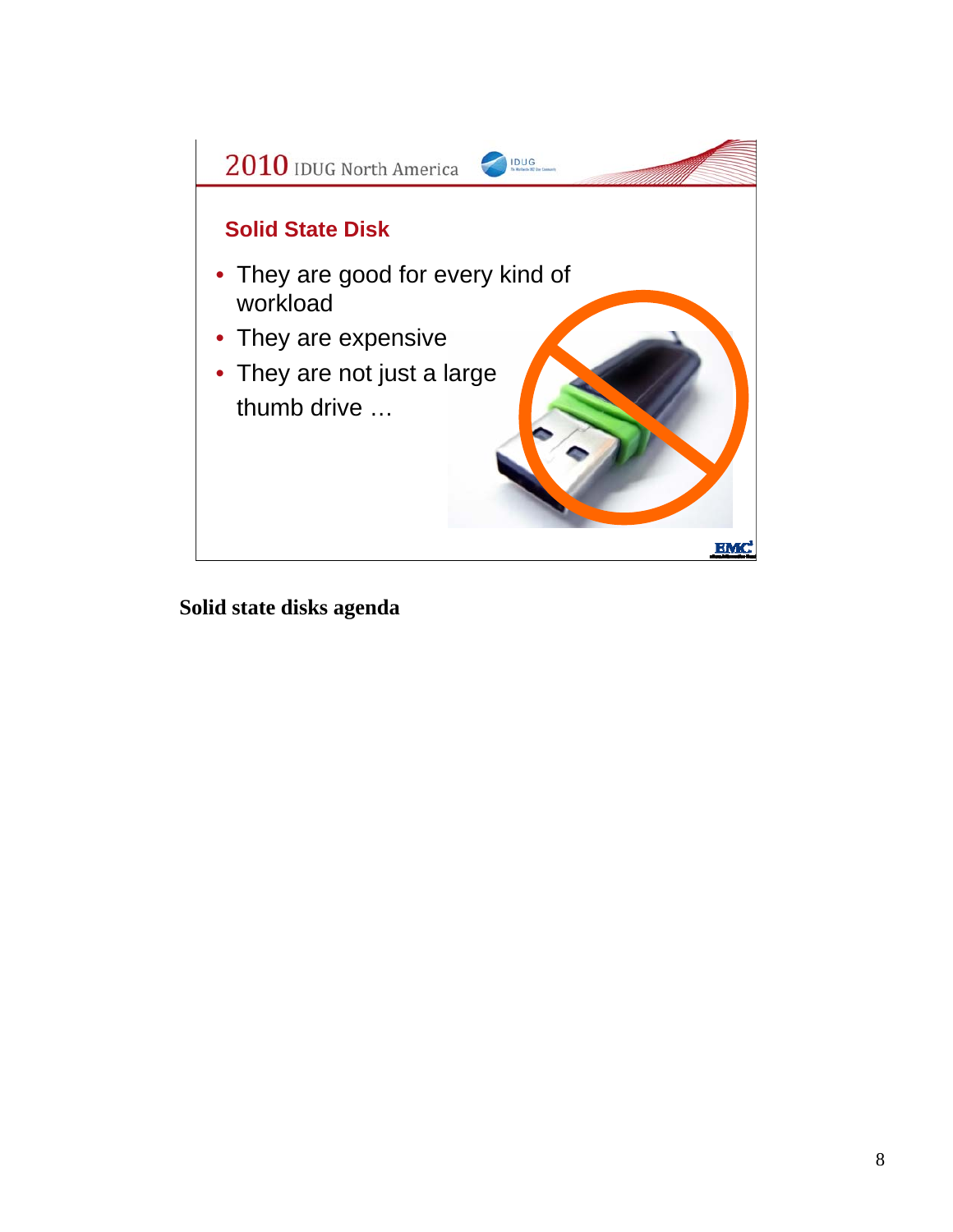

## **Solid state disk – details.**

So the enterprise solid state disks are different from those you would find in a thumb drive. Your thumb drives are not build for tremendous amount of write activity. Eventually cells in the drive wear down if written to consistently. And the write performance is not great.

Enterprise Flash drives are based on NAND technology. The drives come with wear-leveling algorithms, redundant cell replacement (transparently). Their actual life expectancy is a around 8 years which is more than your typical disk drive. They are also dual-ported, have fast data transfer speeds and have onboard cache to assist writes.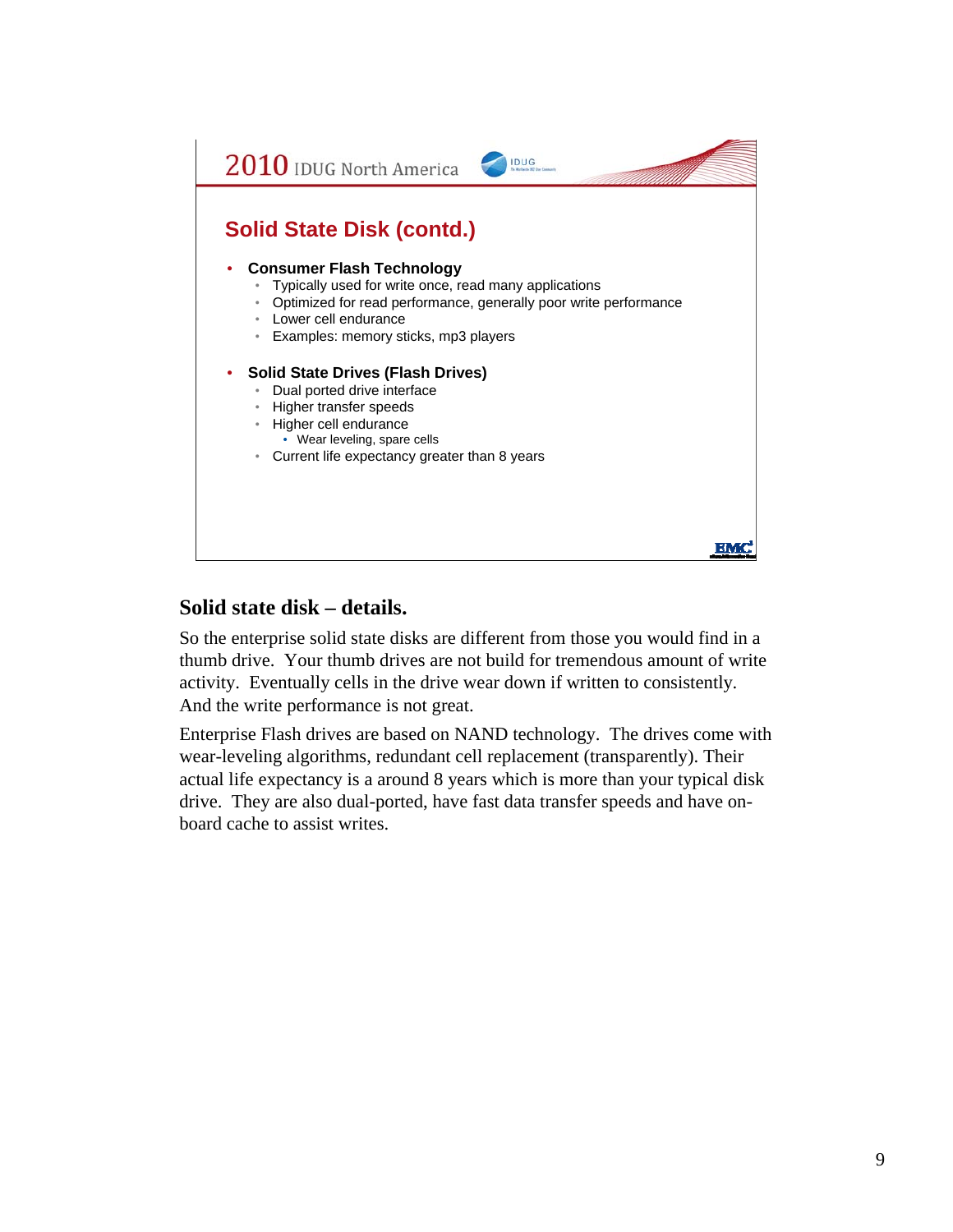

#### **Solid State Disk – The skinny**

Since it is unlikely you will be placing all of your database on SSD you will need to pick and choose what goes on the SSD and what goes on other tiers of storage. The best fit is for DB2 tablespaces is those tables that are accessed randomly with small pages, 4K and 8K. Anything with heavy writes is already receiving memory type I/Os if you are using an enterprise storage array since they all come with DASD fast write, that is to say the write is placed into battery-backed up memory on the controller and the acknowledgement to the application is immediate. The cache slot is written to the disk asynchronously.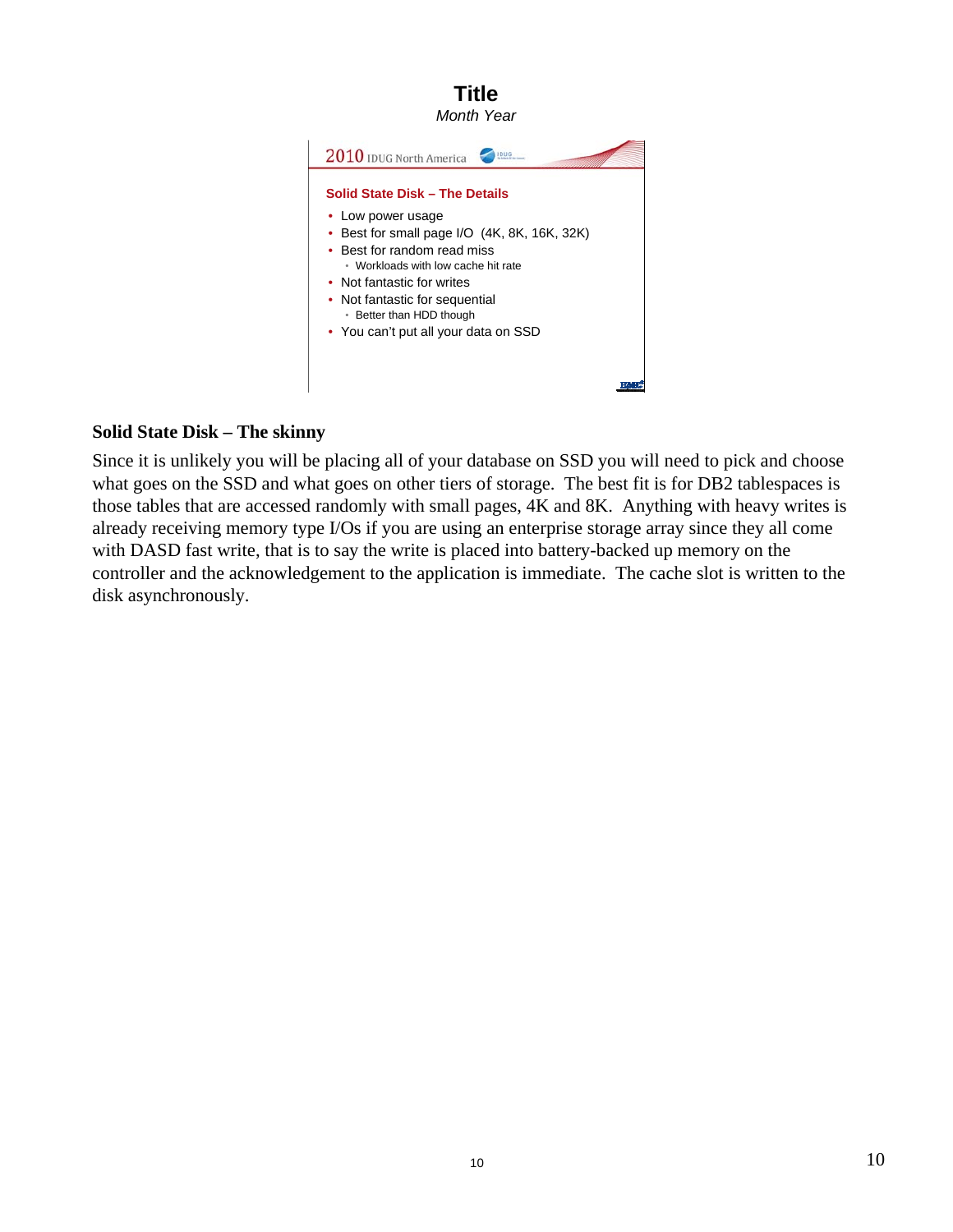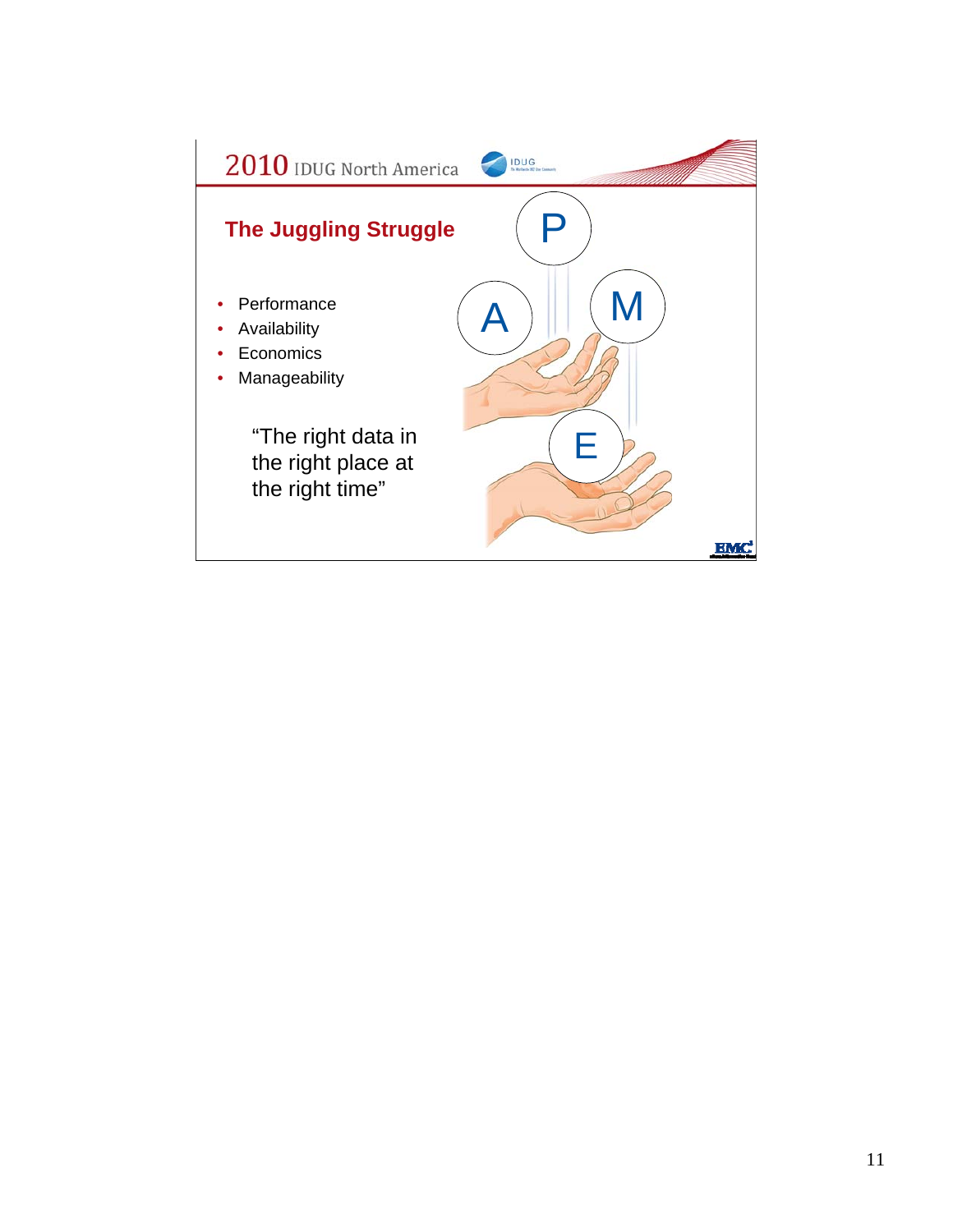

#### **Tiered storage – the reality**

The reality is that life is not so simple. Rarely is it when data's importance does not change. And even within a single table data changes over time. The graphic here depicts a typical piece of information from it's creation to it's disposition and the frequency with which it is accessed. Take your telephone bill for example. You might get a telephone bill this month and call the TELCO about it. You might even call them next month. But how often do you go back 3 months, or more? So over time your billing information is accessed less and less and then it is put to nearline storage or archived.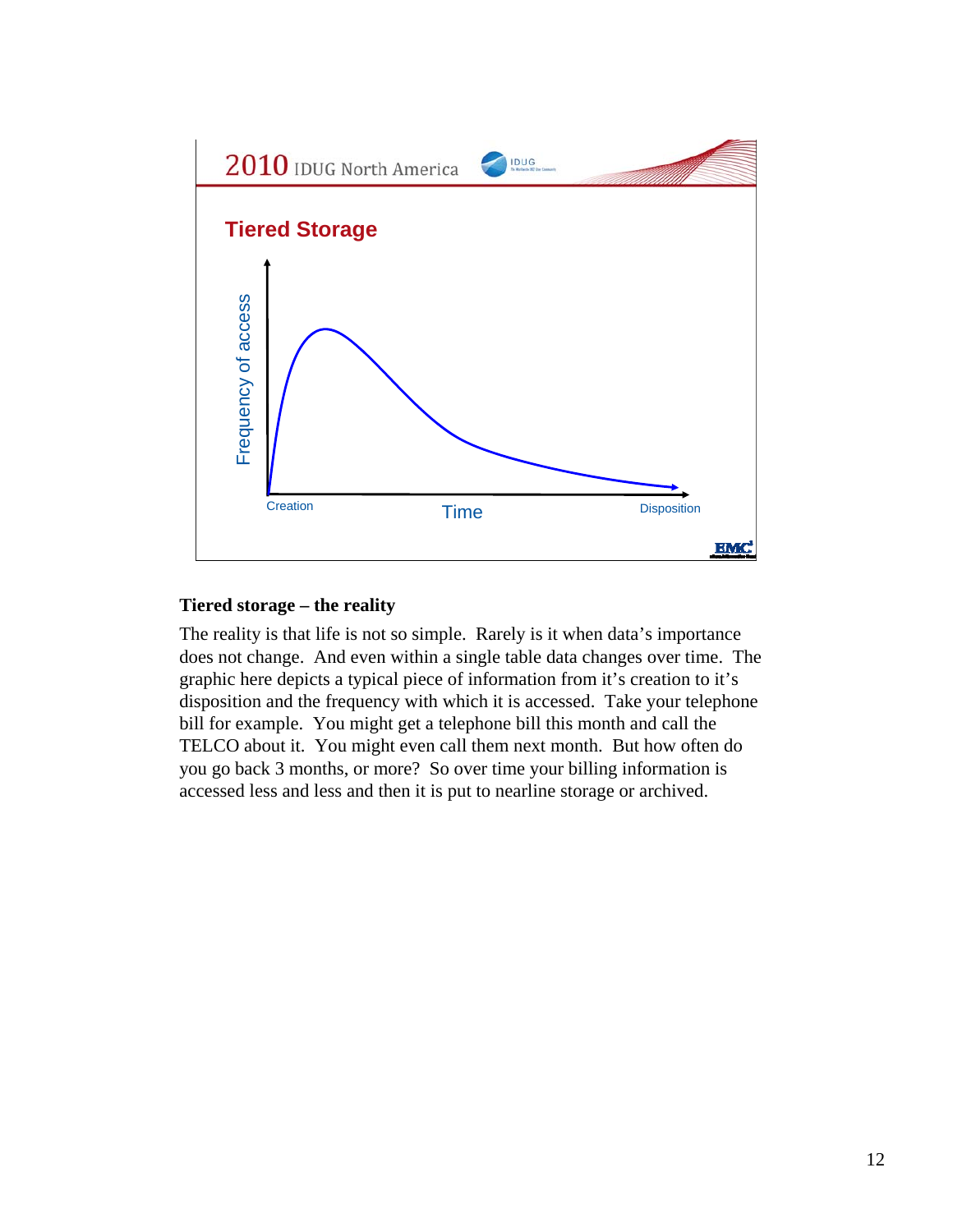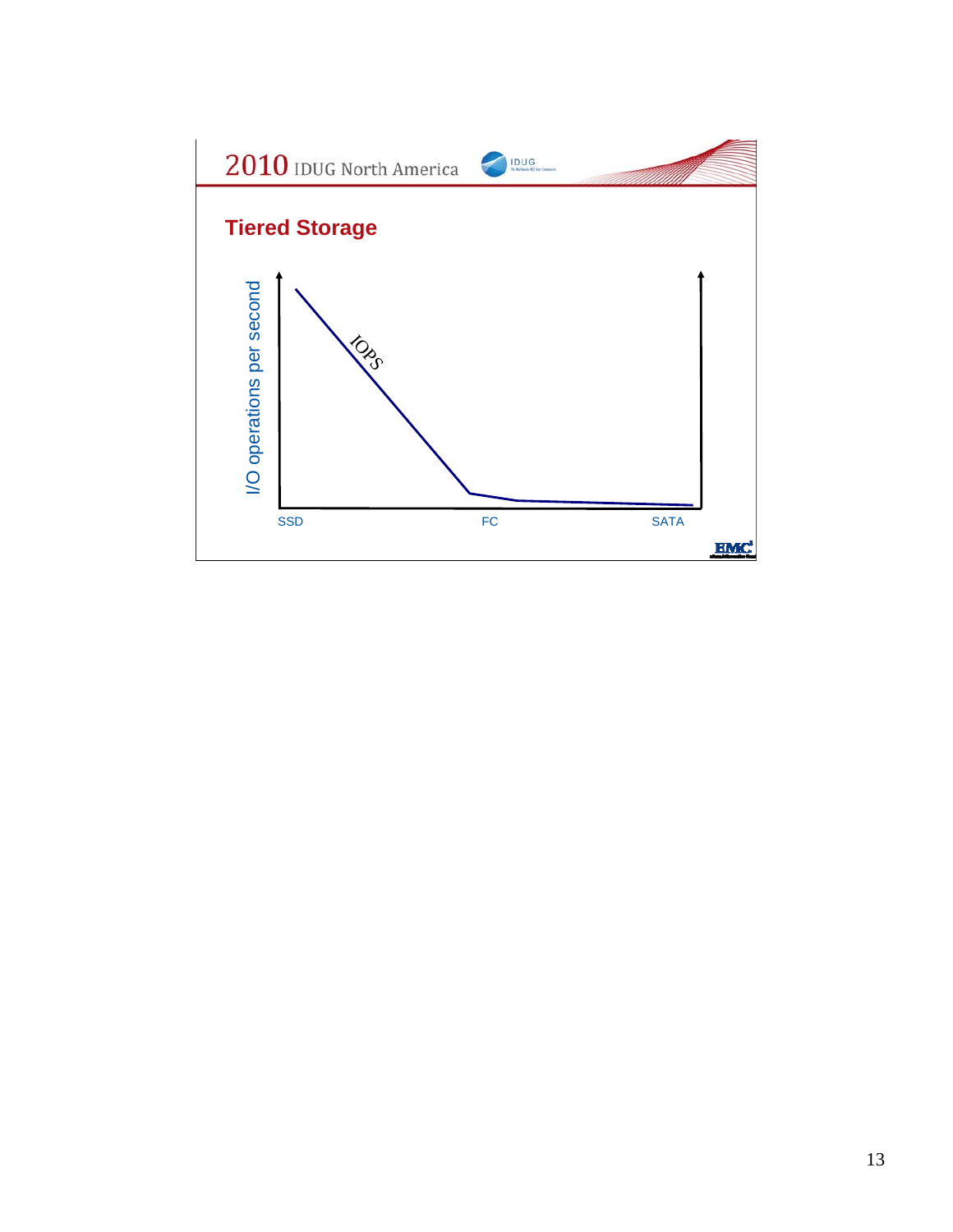

## **Typical performance profiles**

If you were to graph the IO activity of all volumes in your array and histogram them, and order them by most active to least active, I guarantee that you would end up with a ski slope. The downward slope of the curve is such you will see about 20 percent of the disks performing 80% of the workload. This is so typical it is not even funny. The gradient of the slope might change somewhat from account to account but the ski slope is always there.

The trick is how to balance the I/O across all the disks evenly. The only customer configuration that I have ever seen that was evenly balanced was at a customer site running IBM Transaction Processing Facility (TPF). Something within the TPF OS automatically causes all devices in the configuration to be equally loaded.

So if you are not running TPF – how do you balance your system?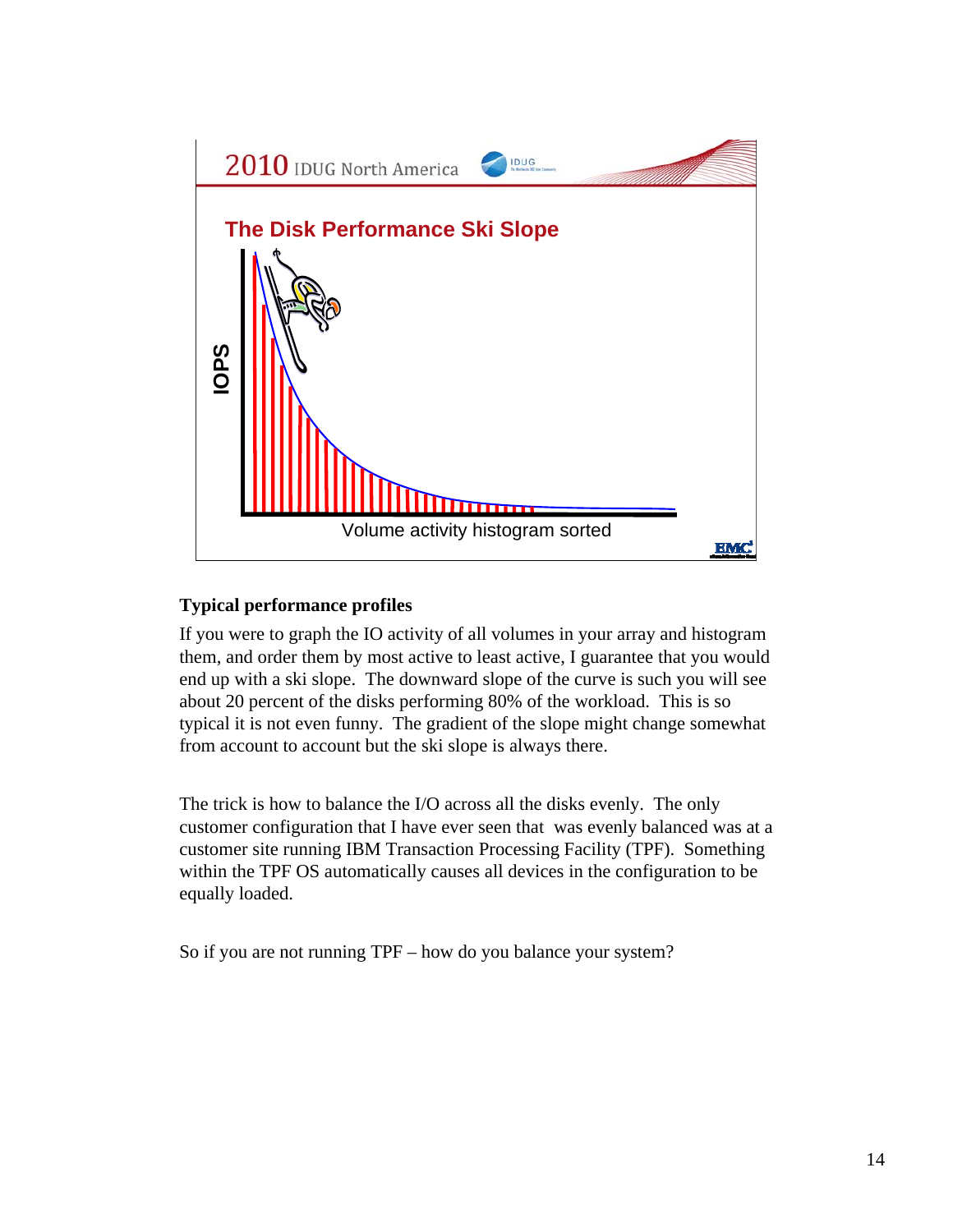# **Title**

*Month Year*

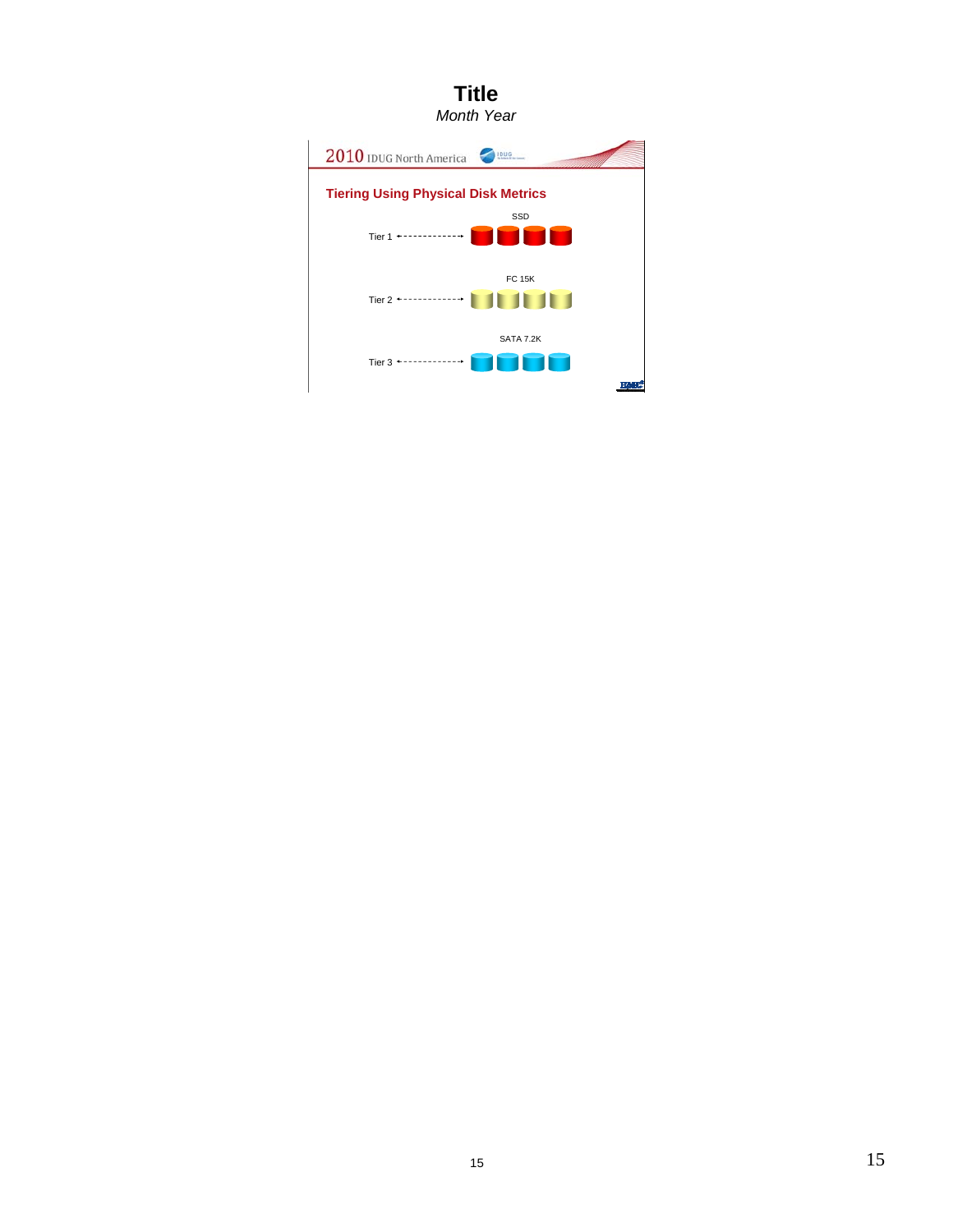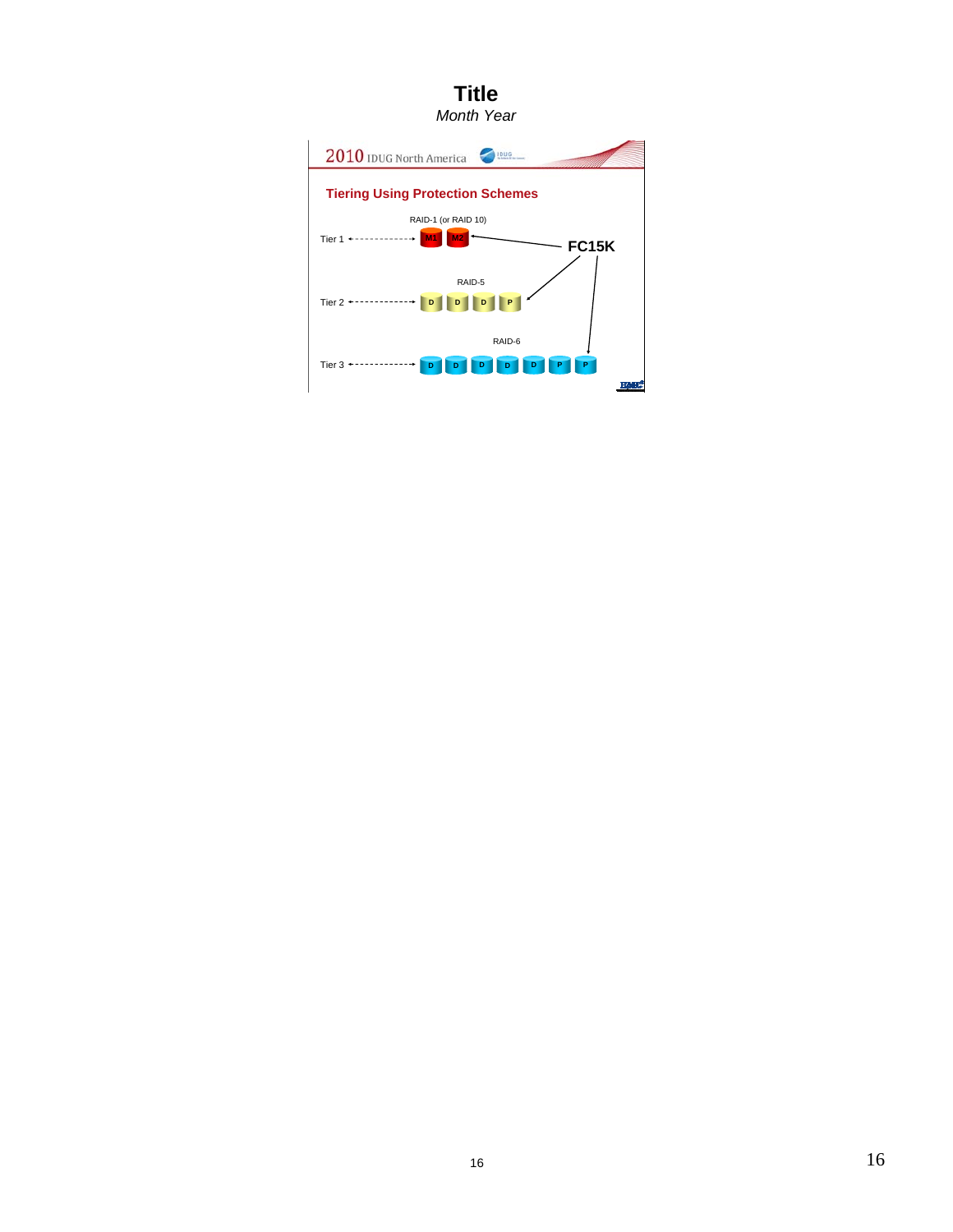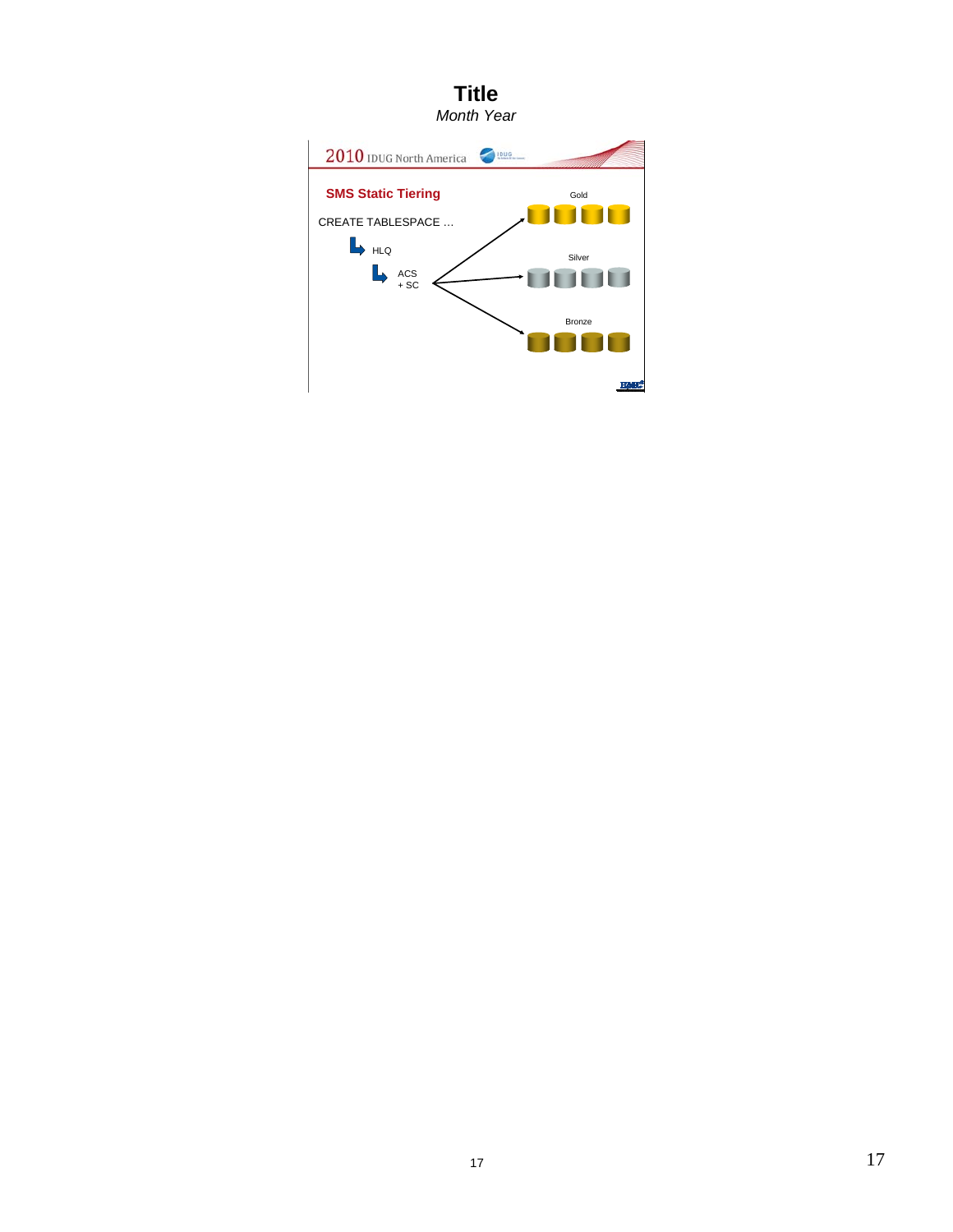#### **Title** *Month Year*

2010 IDUG North America **SMS Static Tiering (Contd.)** • Mixed storage capabilities in a Storage Group? • DFSMS maintains a table of device performance metrics • DIRECT MSR = 1 (for SSD) • DIRECT MSR = 10 (for HDD) • z/OS 1.10 needs APAR OA25559 to get SSD settings • z/OS 1.11 includes SSD settings • Deficiencies of the table … • MOD27, MOD54, EAV, … • No disk geometry info • No understanding of RAID overhead • No empirical evaluation**EQUAL**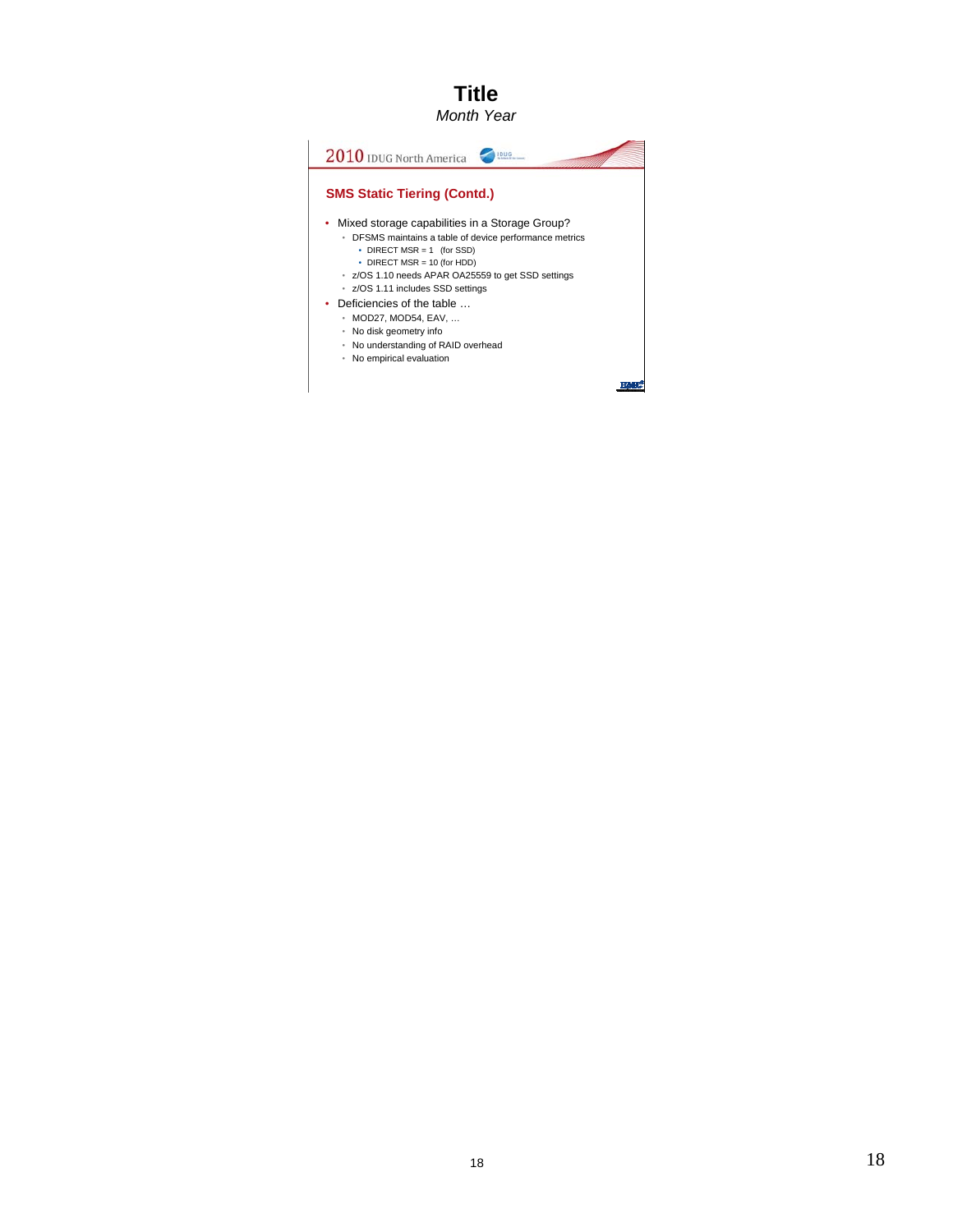

**All I/Os are not Equal**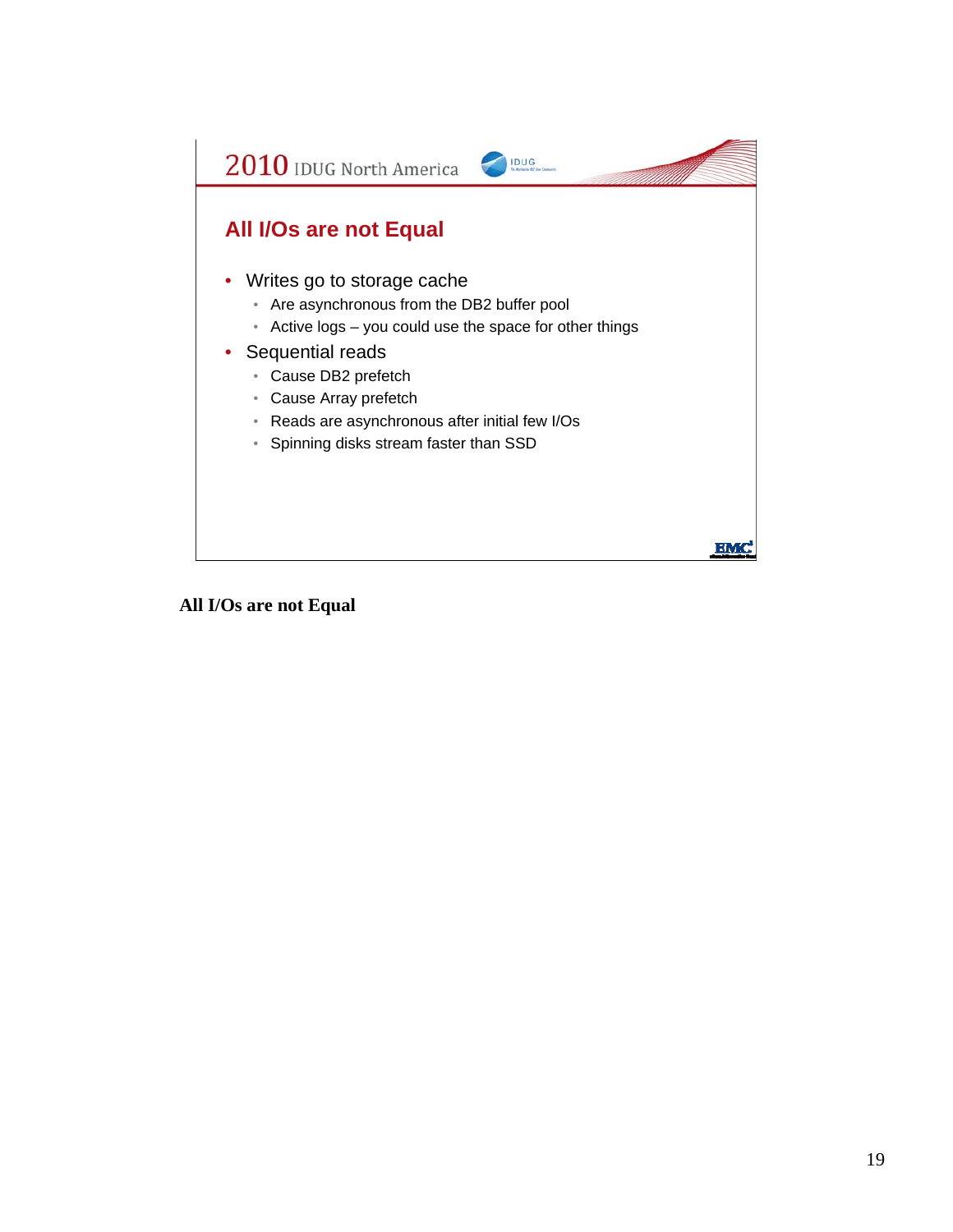

#### **Miss density**

Miss density is the key metric that allows you to select which datasets are good candidates for flash drives. The ones with the highest miss density, that is to say the highest ratio of storage cache misses to gigabytes of dataset are the best candidates for Flash drives.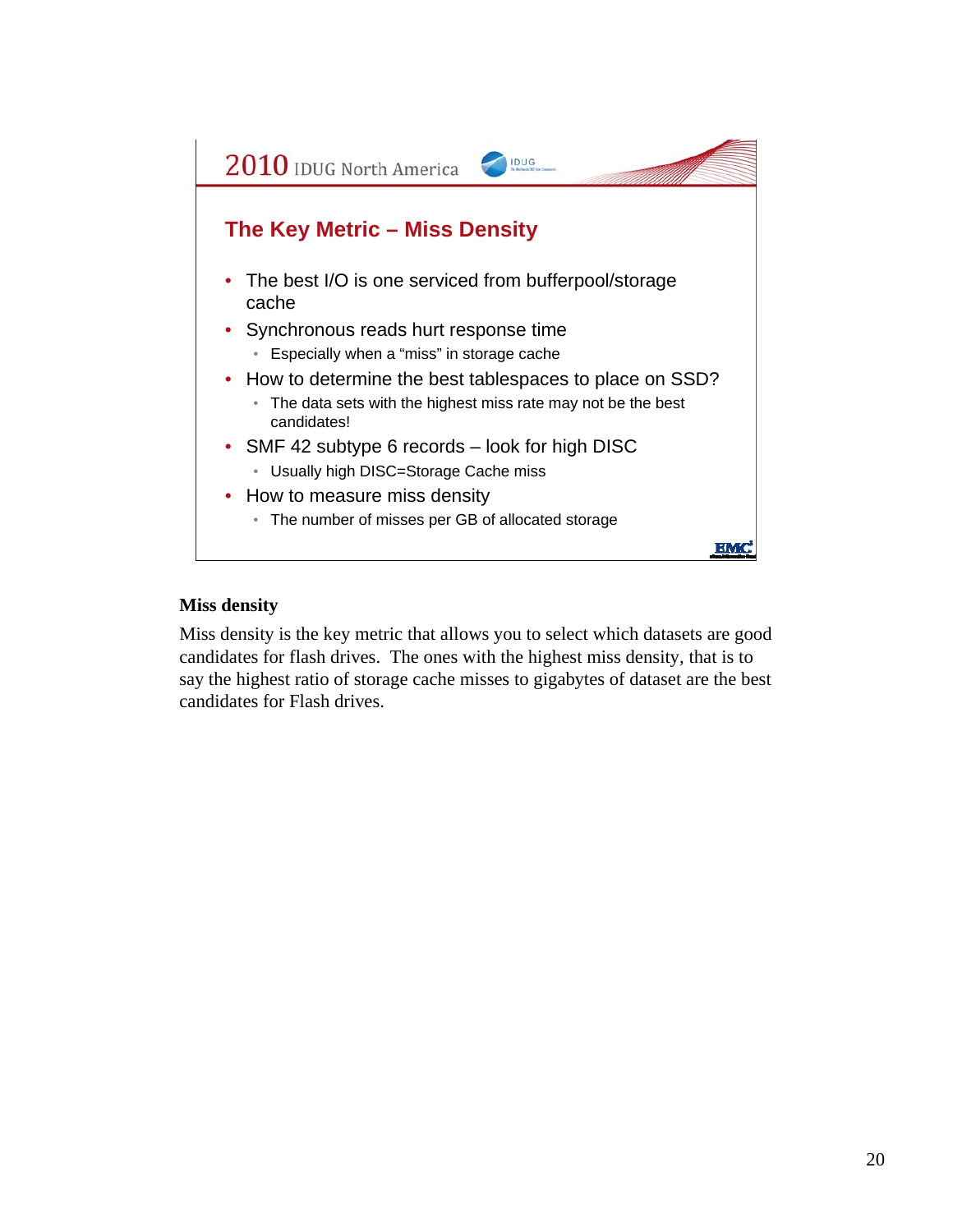

#### **Tiered Storage static management**

If you know your data very well and your access patterns exhibit persistently skewed access you might be able to apply a static tiering methodology in your environment. You will need to determine which tablespace and which data belongs in each tier and statically assign these database components to the tier. This of course requires a detailed knowledge of the underlying storage infrastructure and that you be on very good terms with your storage administrators.

Of course this diagram is somewhat oversimplified. There is a place in the hierarchy for NAS, for near-line storage, WORM storage etc.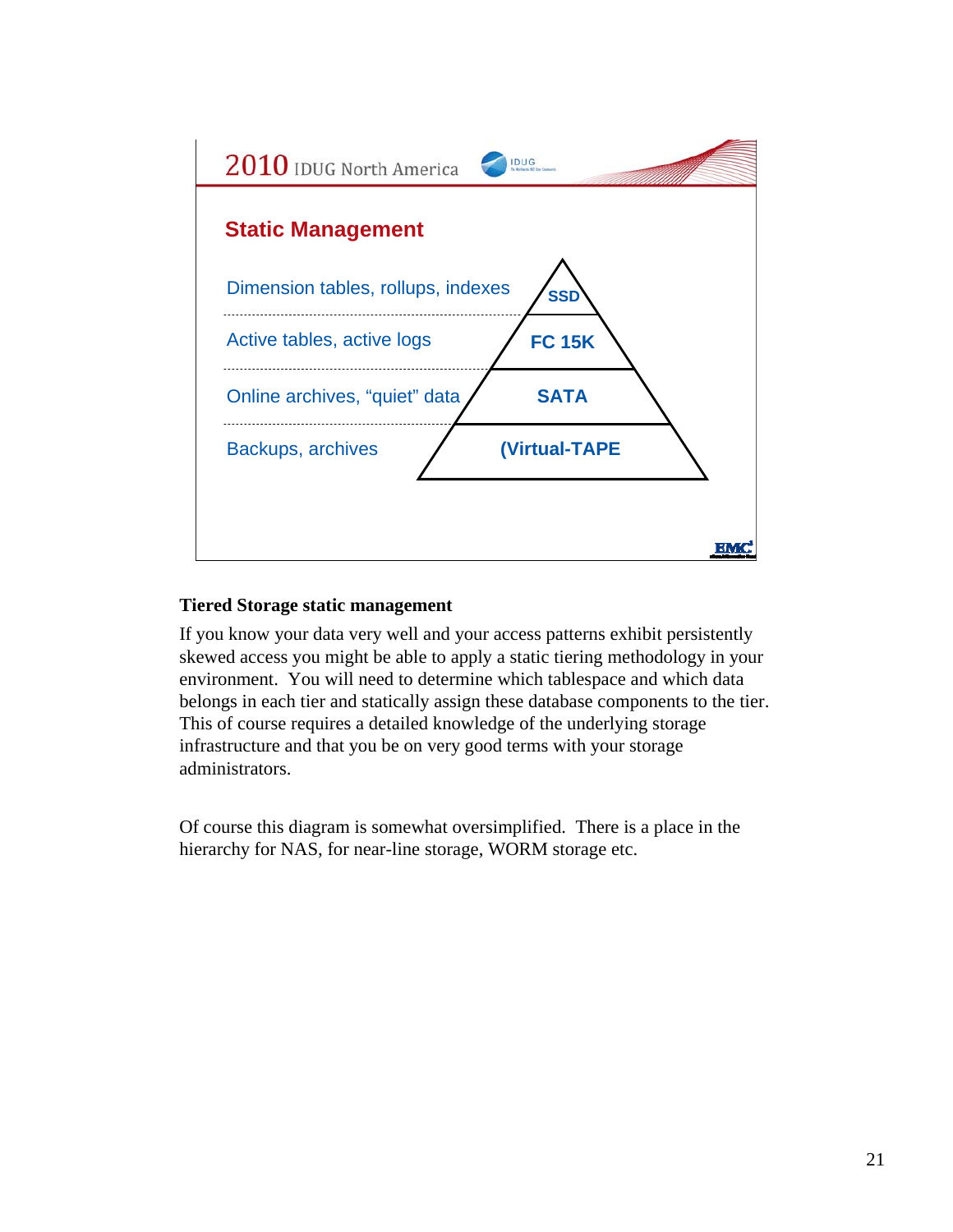

#### **Tiered storage – the reality**

I can tell you that there are very few tools to help you get to a tiered storage configuration. They are single tools that can help you move data like those listed here, and some of them do not require down time. But they can be labor intensive and error prone. Plus they assume a prior knowledge of data access paths and these are not always predictable. zDMF is the z/OS dataset migration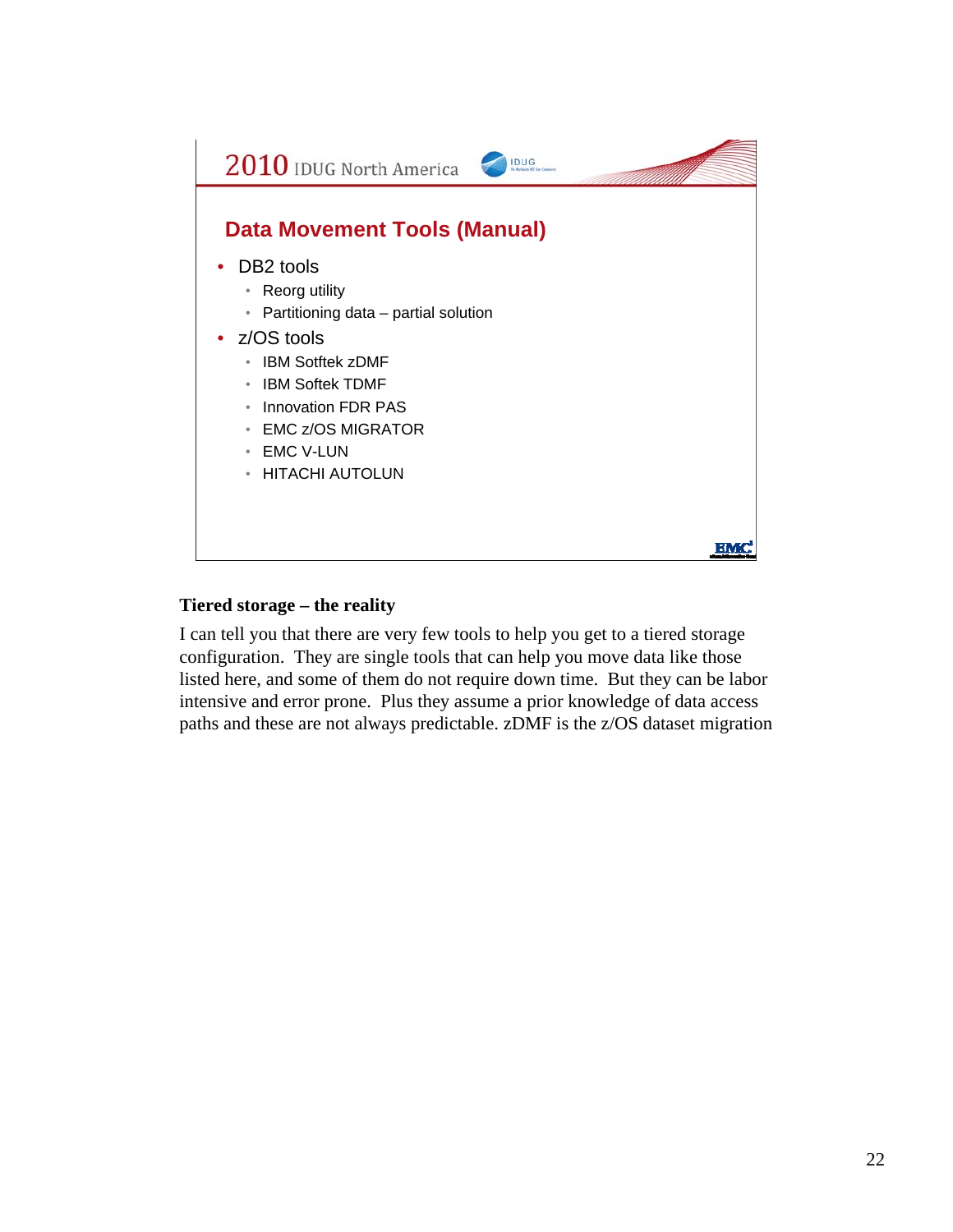

#### **Tiered storage – the reality**

I can tell you that there are very few tools to help you get to a tiered storage configuration. They are single tools that can help you move data like those listed here, and some of them do not require down time. But they can be labor intensive and error prone. Plus they assume a prior knowledge of data access paths and these are not always predictable. zDMF is the z/OS dataset migration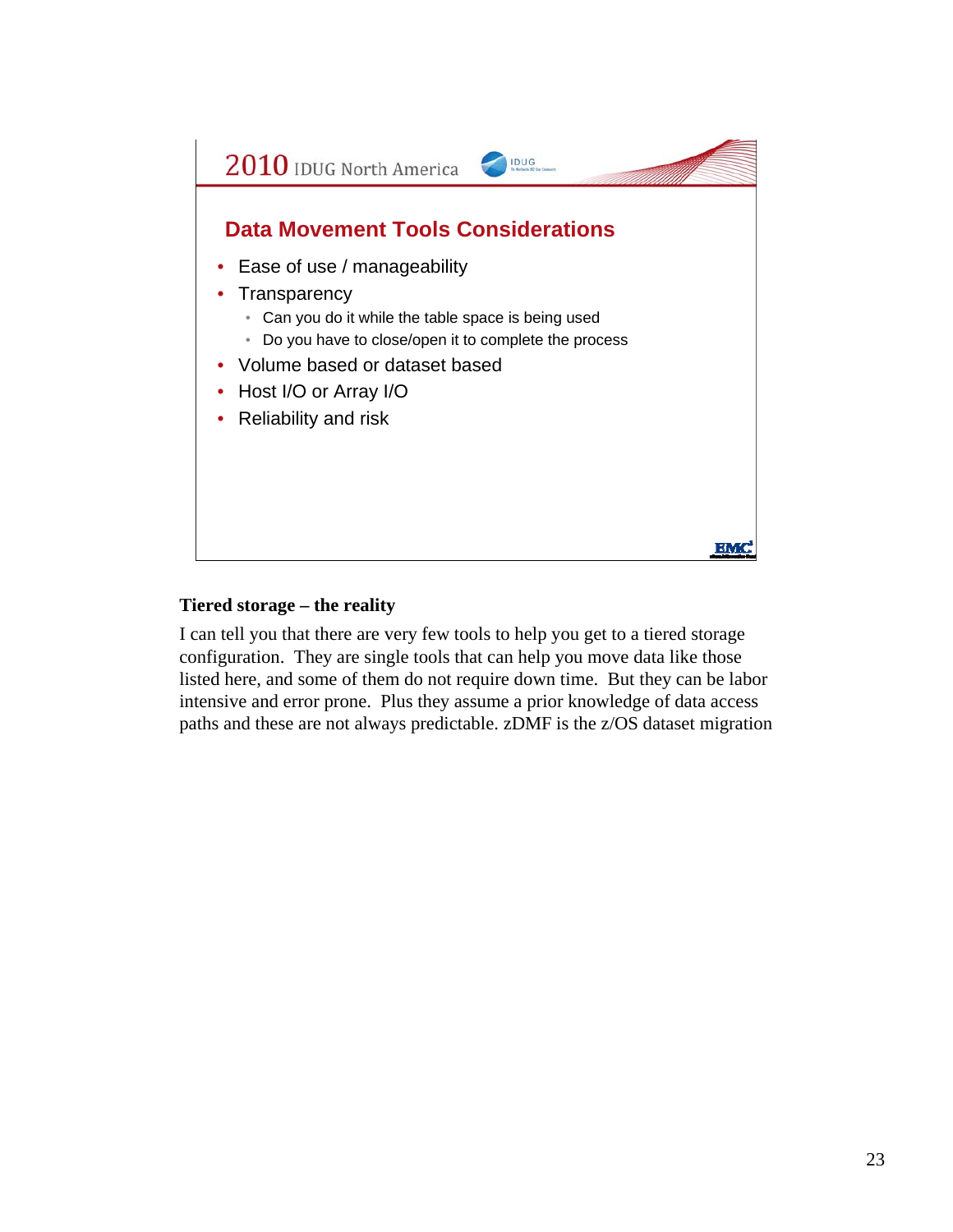

### **HSM – the original tiering solution**

HSM migration might be the "original" storage tiering solution. It allowed for data that was not accessed to be moved from production devices to a staging device and compressed to save space. The archive area on disk is called ML1. Typically ML1 devices/storage is less expensive/less performing than the primary devices, resulting in a cost savings to the customer. When the data is accessed that is on ML1 it goes through a process of "recall" and it is decompressed and restored to the source volumes. If the data resides on ML1 for a determined period of time it can be migrated to ML2 (typically tape). This whole process can be summarized as a "Space management" process and is therefore only a small part of what tiered storage is about. Also the unit of granularity is a dataset (or a tablespace where DB2 is concerned) which could make a single reference to a single row of a table, cause the recall of a very large tablespace.

In addition, this process is not really suitable for a DB2 system, since the migrate process is based on dataset access and after the dataset is open DB2 keeps the dataset keeps it open (unless the 99% of the DSMAX limit is reached). In addition the recall for DB2 tablespaces can have an egregious effect on response time. HSM archiving of test and development DB2 systems may be a possibility though.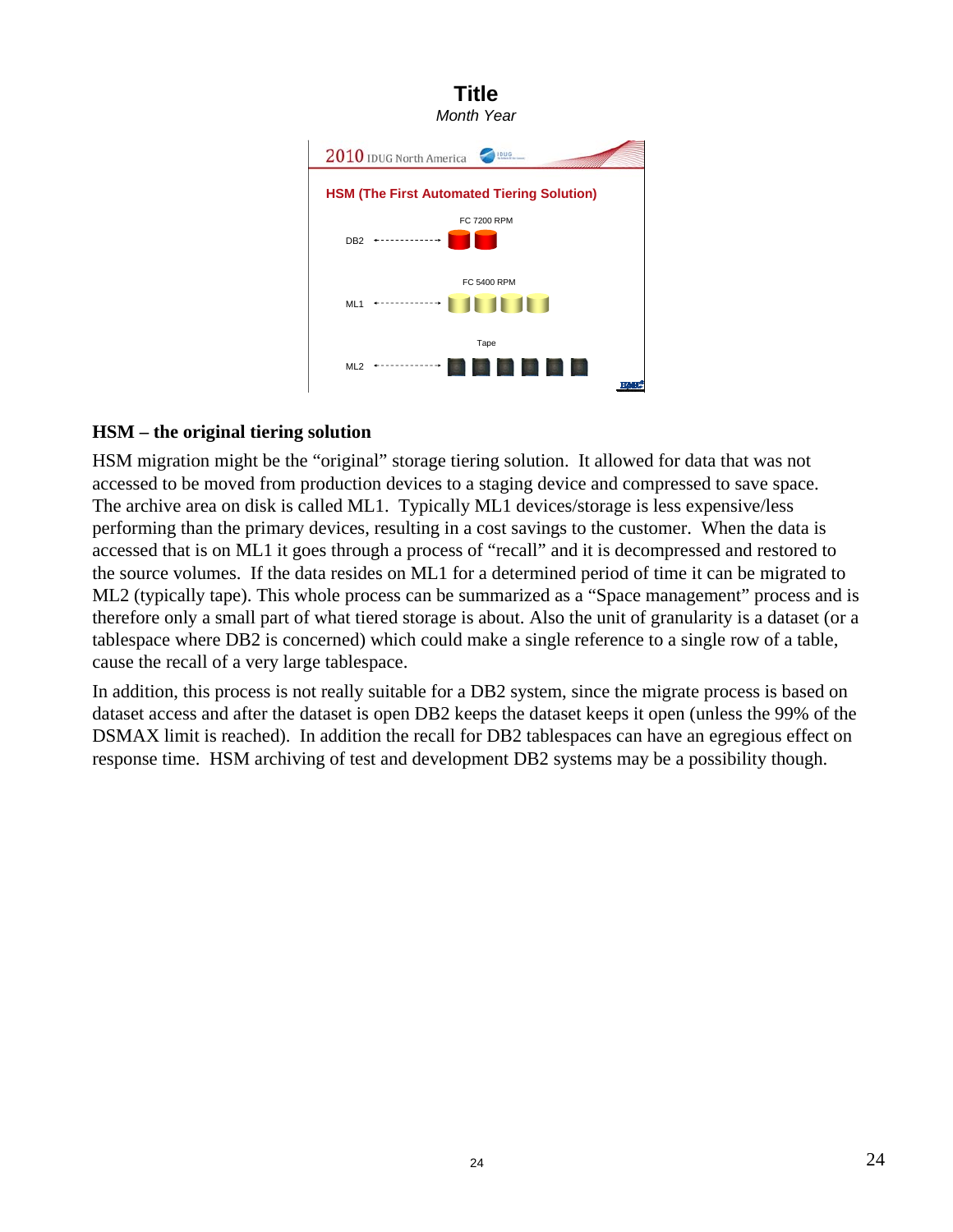

#### **Tiered storage – the reality**

I can tell you that there are very few tools to help you get to a tiered storage configuration. They are single tools that can help you move data like those listed here, and some of them do not require down time. But they can be labor intensive and error prone. Plus they assume a prior knowledge of data access paths and these are not always predictable. zDMF is the z/OS dataset migration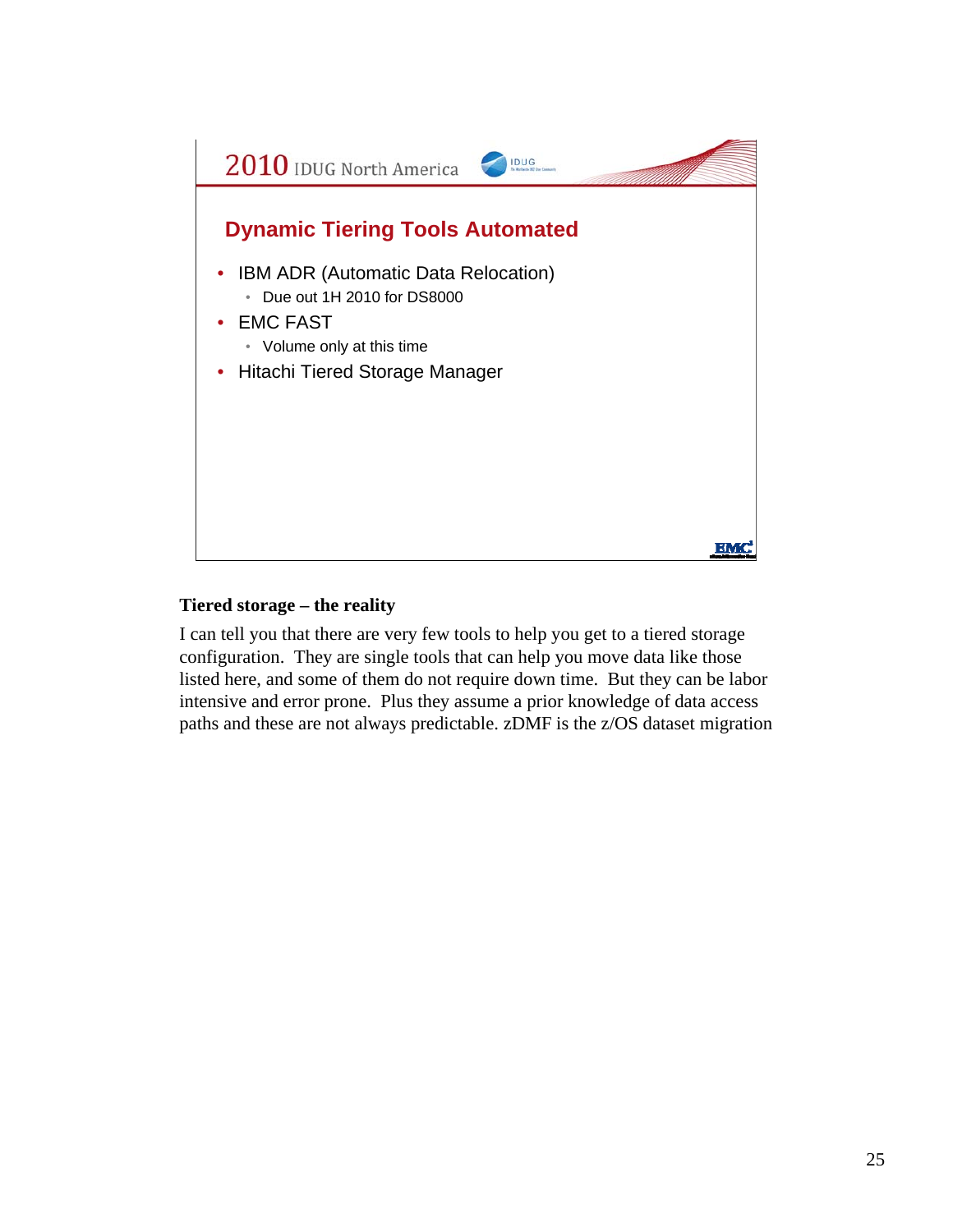

#### **Thin Provisioning**

Thin provisioning in an enterprise storage environment allows administrators to maintain one or more free space buffer pools to service the data growth requirements of all databases and applications. Storage is allocated on demand as it is written to. This avoids the poor utilization rates, often as low as 10%, that occur on traditional setups where storage capacity is over-allocated to individual databases, but remain unused (i.e. not written to).

With thin provisioning, storage capacity utilization efficiency can be automatically driven up towards 100%, without heavy administrative overhead. Organizations can purchase less storage capacity up front, defer storage capacity upgrades in line with actual business usage, and save the operating costs (electricity and floorspace) associated with keeping unused disk capacity spinning.

Previous systems generally required large amounts of storage to be physically pre-allocated because of the complexity and impact of growing volume space. Thin provisioning enables over-allocation or over-subscription.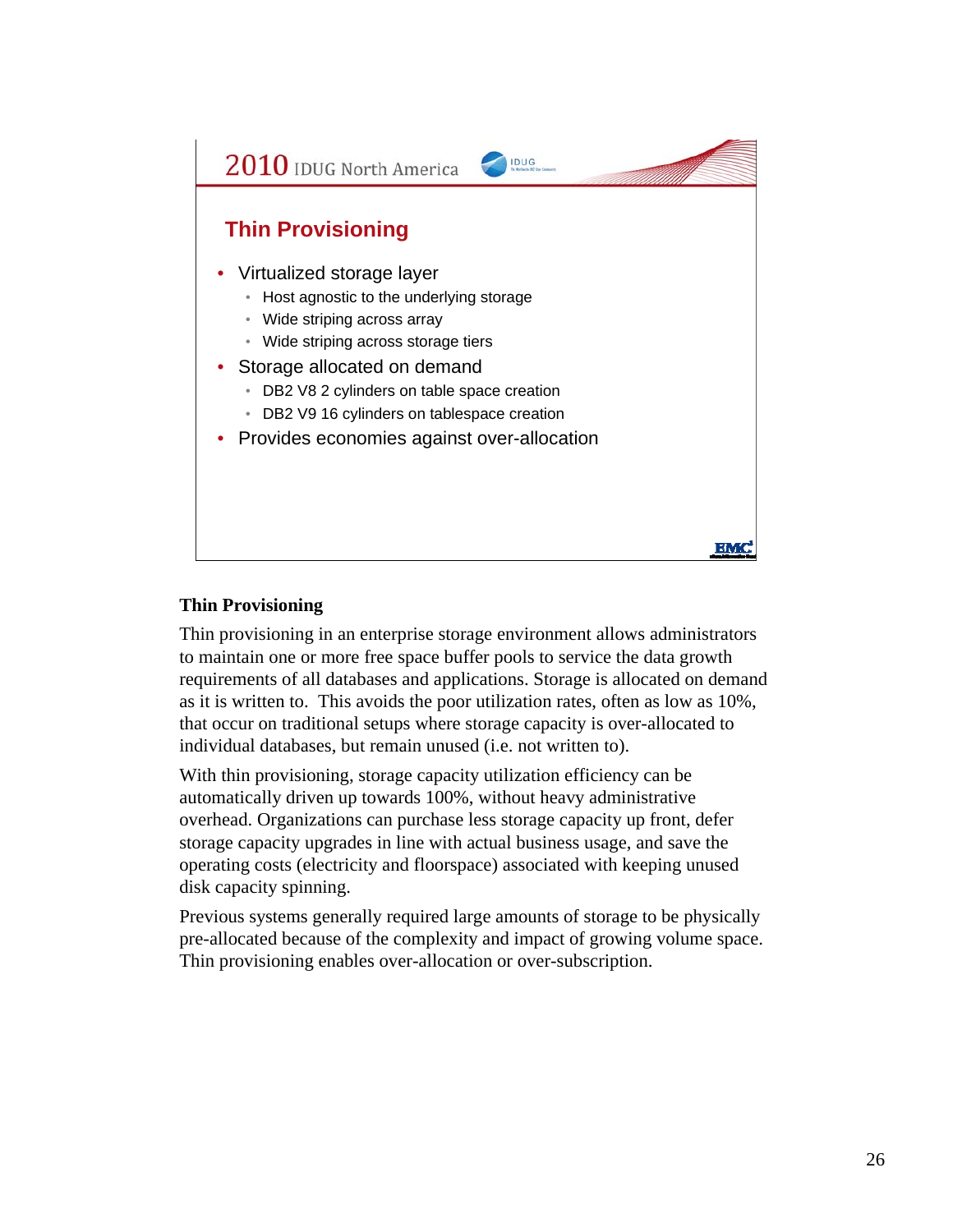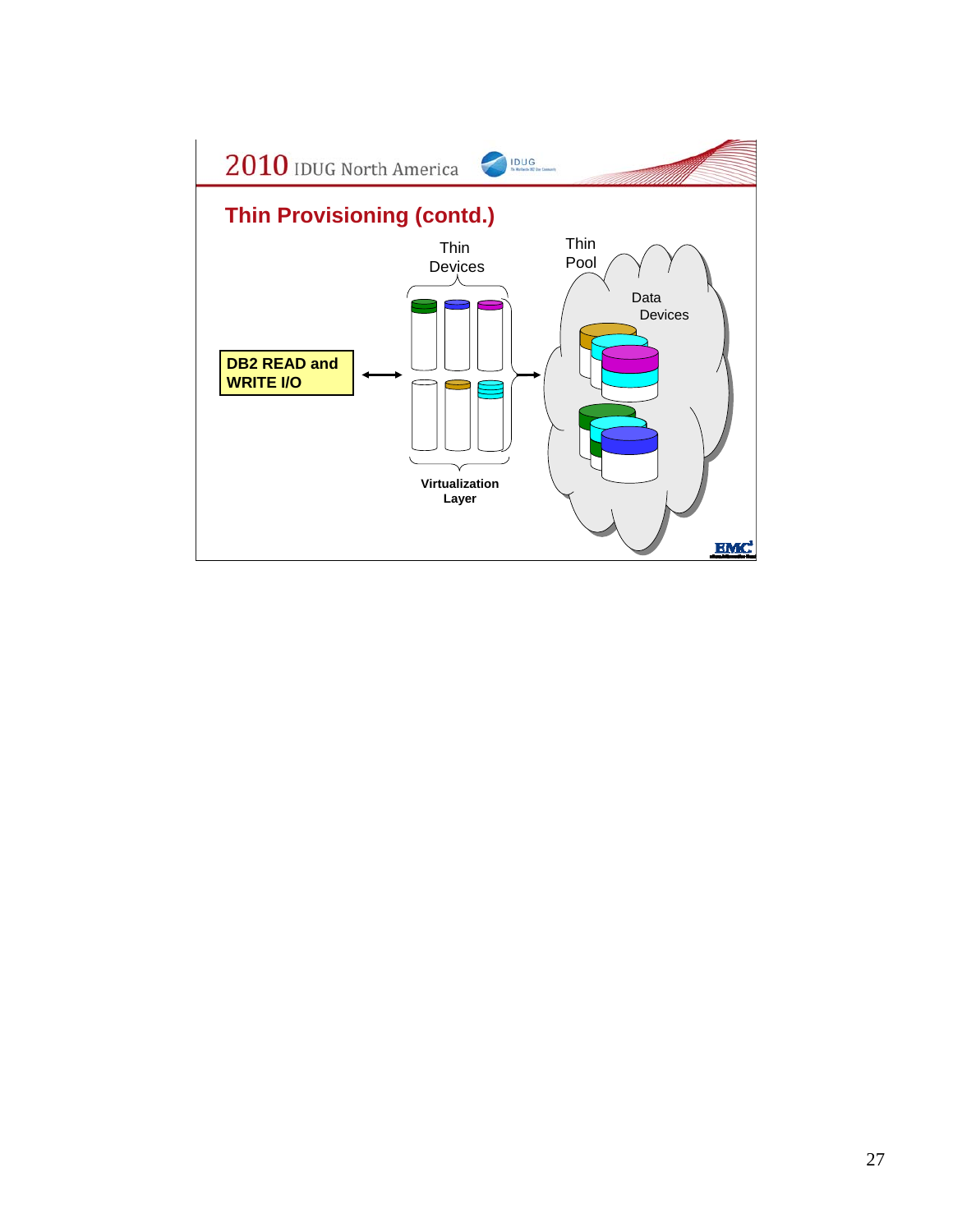

#### **HSM – the original tiering solution**

HSM migration might be the "original" storage tiering solution. It allowed for data that was not accessed to be moved from production devices to a staging device and compressed to save space. The archive area on disk is called ML1. Typically ML1 devices/storage is less expensive/less performing than the primary devices, resulting in a cost savings to the customer. When the data is accessed that is on ML1 it goes through a process of "recall" and it is decompressed and restored to the source volumes. If the data resides on ML1 for a determined period of time it can be migrated to ML2 (typically tape). This whole process can be summarized as a "Space management" process and is therefore only a small part of what tiered storage is about. Also the unit of granularity is a dataset (or a tablespace where DB2 is concerned) which could make a single reference to a single row of a table, cause the recall of a very large tablespace.

In addition, this process is not really suitable for a DB2 system, since the migrate process is based on dataset access and after the dataset is open DB2 keeps the dataset keeps it open (unless the 99% of the DSMAX limit is reached). In addition the recall for DB2 tablespaces can have an egregious effect on response time. HSM archiving of test and development DB2 systems may be a possibility though.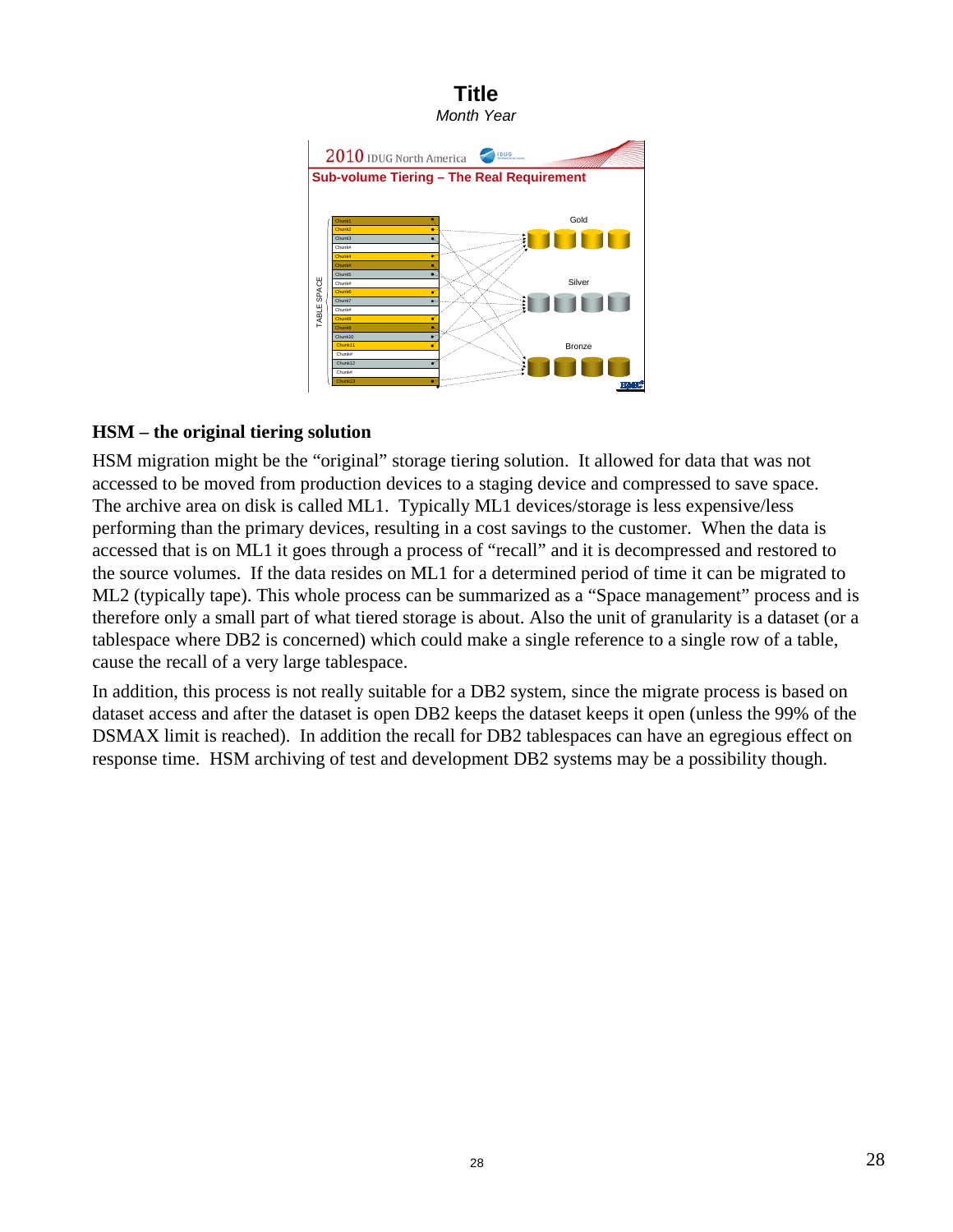

#### **What is needed?**

What you need are mechanisms that can move data between tiers, easily and transparently and the ability to control these through policies. It needs to have a finer granularity than a table, tablespace or LUN since the I/O demands on parts of these can vary and will vary.. Plus you need to be able so set policies regarding data that is to be treated as exceptional. And since your data may change it's access frequency over time and based on business imperatives, it needs to be self-learning and heuristic if you will. It needs to be automated in such a way that it runs without excessive management. And it needs to be transparent to applications/databases and operating procedures. If you can get all of this .. You can have a workable tiered storage system that will give you the greatest ROI and reduce your Total cost of Ownership (TCO).

And if it can be automated that would be even better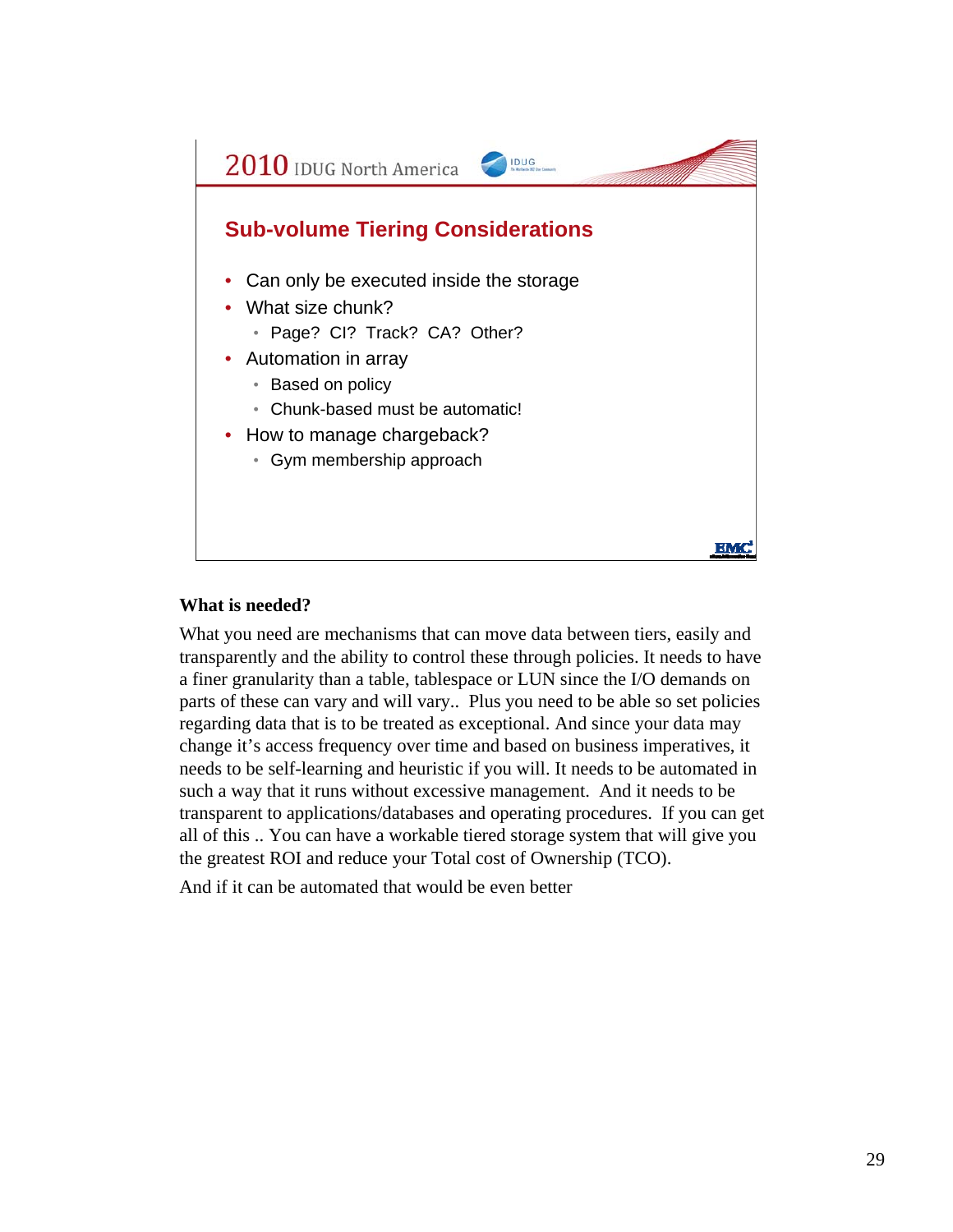

#### **What is needed?**

What you need are mechanisms that can move data between tiers, easily and transparently and the ability to control these through policies. It needs to have a finer granularity than a table, tablespace or LUN since the I/O demands on parts of these can vary and will vary.. Plus you need to be able so set policies regarding data that is to be treated as exceptional. And since your data may change it's access frequency over time and based on business imperatives, it needs to be self-learning and heuristic if you will. It needs to be automated in such a way that it runs without excessive management. And it needs to transparent to applications/databases and operating procedures. If you can get all of this .. You can have a workable tiered storage system that will give you the greatest ROI and reduce your Total cost of Ownership (TCO).

And if it can be automated that would be even better